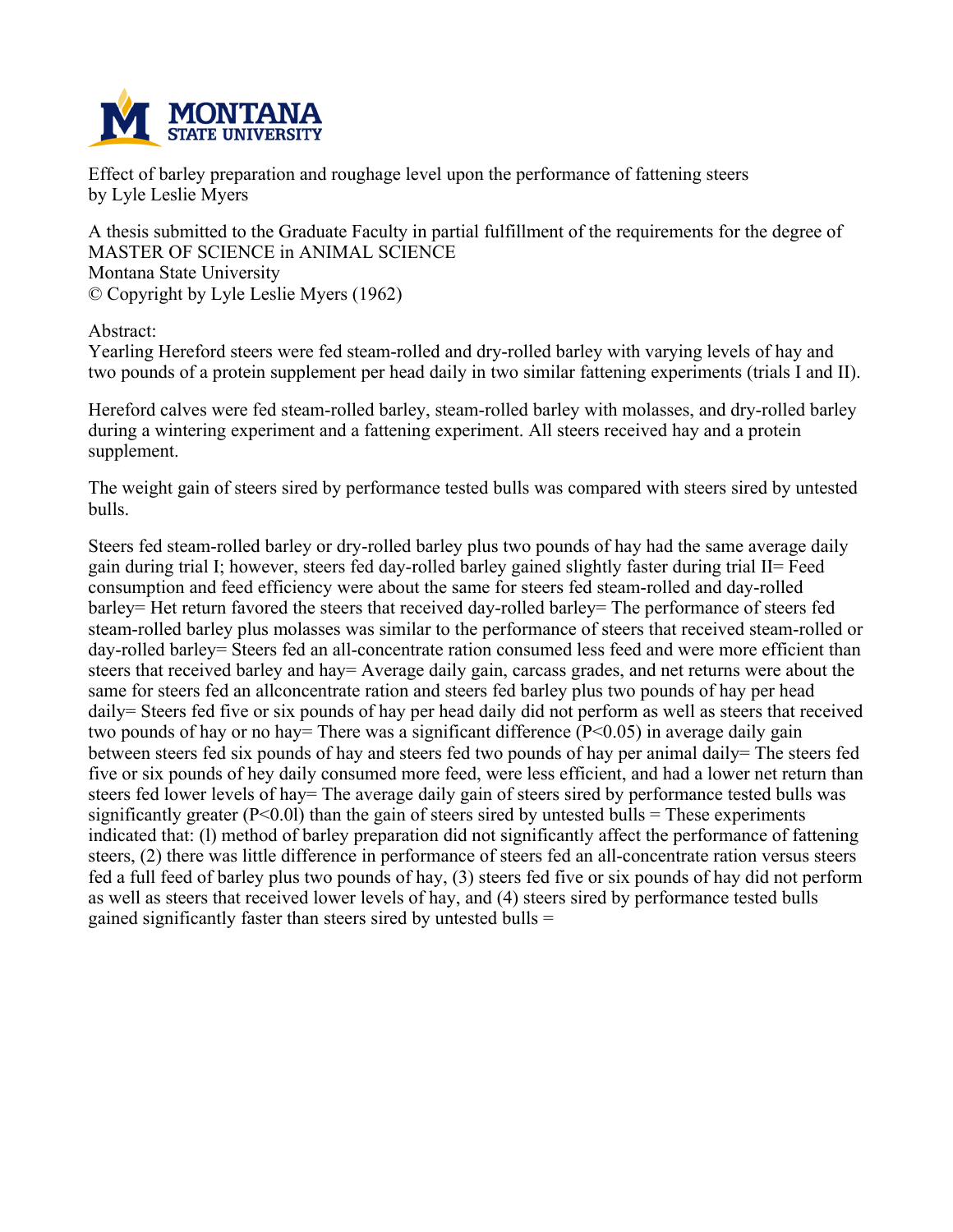## EFFECT OF BARLEY PREPARATION AND ROUGHAGE LEVEL UPON THE PERFORMANCE OF FATTENING STEERS

 $\Gamma$  .

 $\mathbb{E}(\mathfrak{g}_{L})$  state  $\mathcal{L}_{G_{L,L}}$ 

 $^{30\,2} \dot{\varepsilon}_{d,j}$ 

by

### LYLE LESLIE MYERS

A thesis submitted to the Graduate Faculty in partial fulfillment of the requirements for the degree

of

### MASTER OF SCIENCE

in

ANIMAL SCIENCE

Approved:

Head, Major Department

rodes

Chairman, Examining Committee

ss x

**Graduate** Division Dean,

> MONTANA STATE COLLEGE Bozeman, Montana

> > August, 1962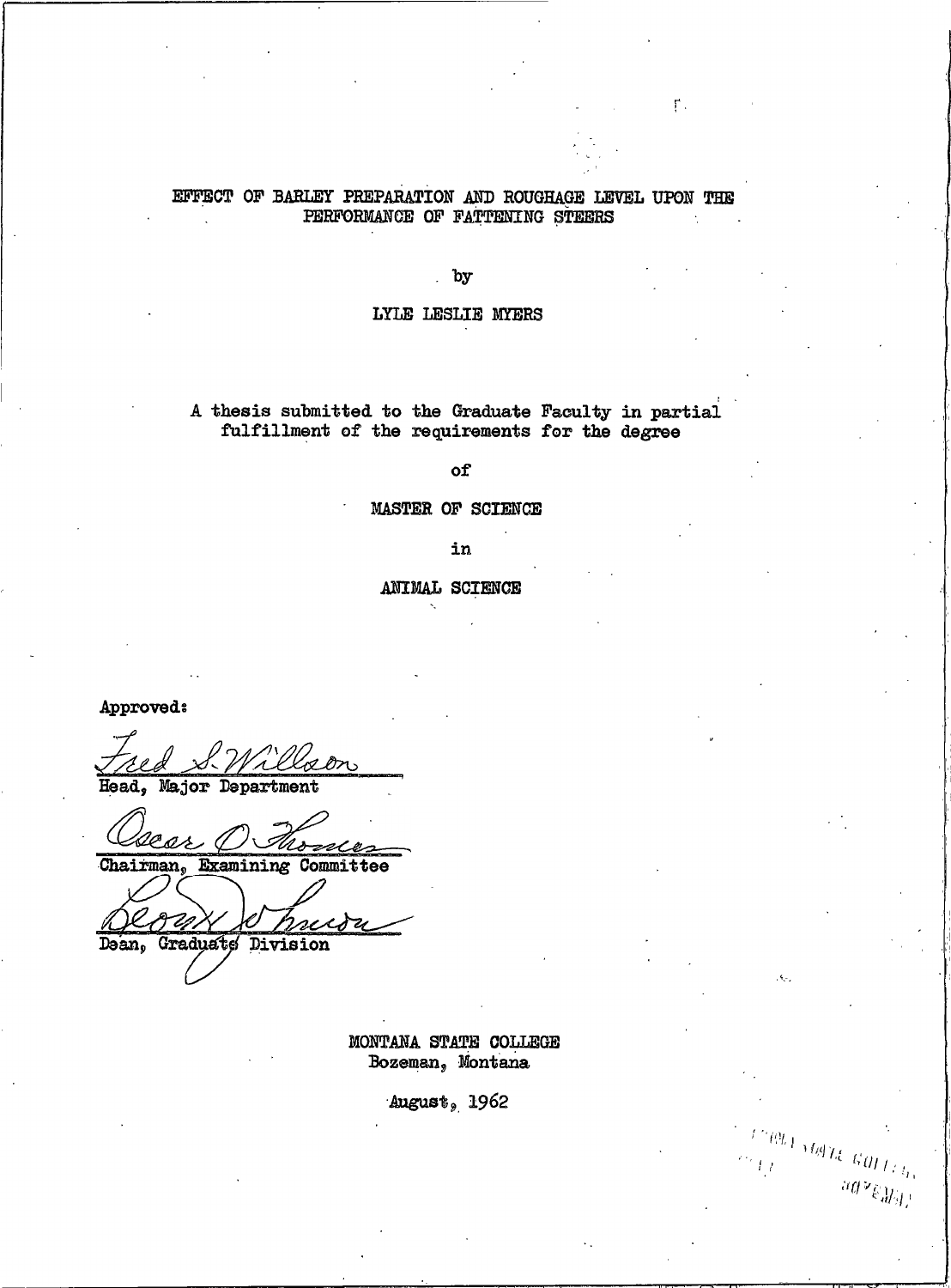### ACKNOWLEDGMENTS

I express thanks to Dr. O. O. Thomas for his guidance in conducting the research work and in the writing of this thesis. His help during my graduate study is also appreciated. Thanks is give to Dr. D. W. Blackmore and Dr. Kenneth Goering for their suggestions in the preparation of this manuscript and to Dr. Ervin P. Smith for his help with the statistical analysis. Appreciation is also expressed to Gary L. Cowman, a fellow graduate student, who helped in the collection of the experimental data.

I am especially grateful to my wife, Patricia, who made this work possible through her sacrifices, work, and encouragement.

I am thankful for my parents, Mr. and Mrs. James E. Myers, who were instrumental in the advancement of my education.

Thanks is given to Don Tavenner, Deer Lodge, Montana, who supplied the certified steers used in two of the experiments and to the Peter Hand Foundation for furnishing Cellu-ade.

#### iii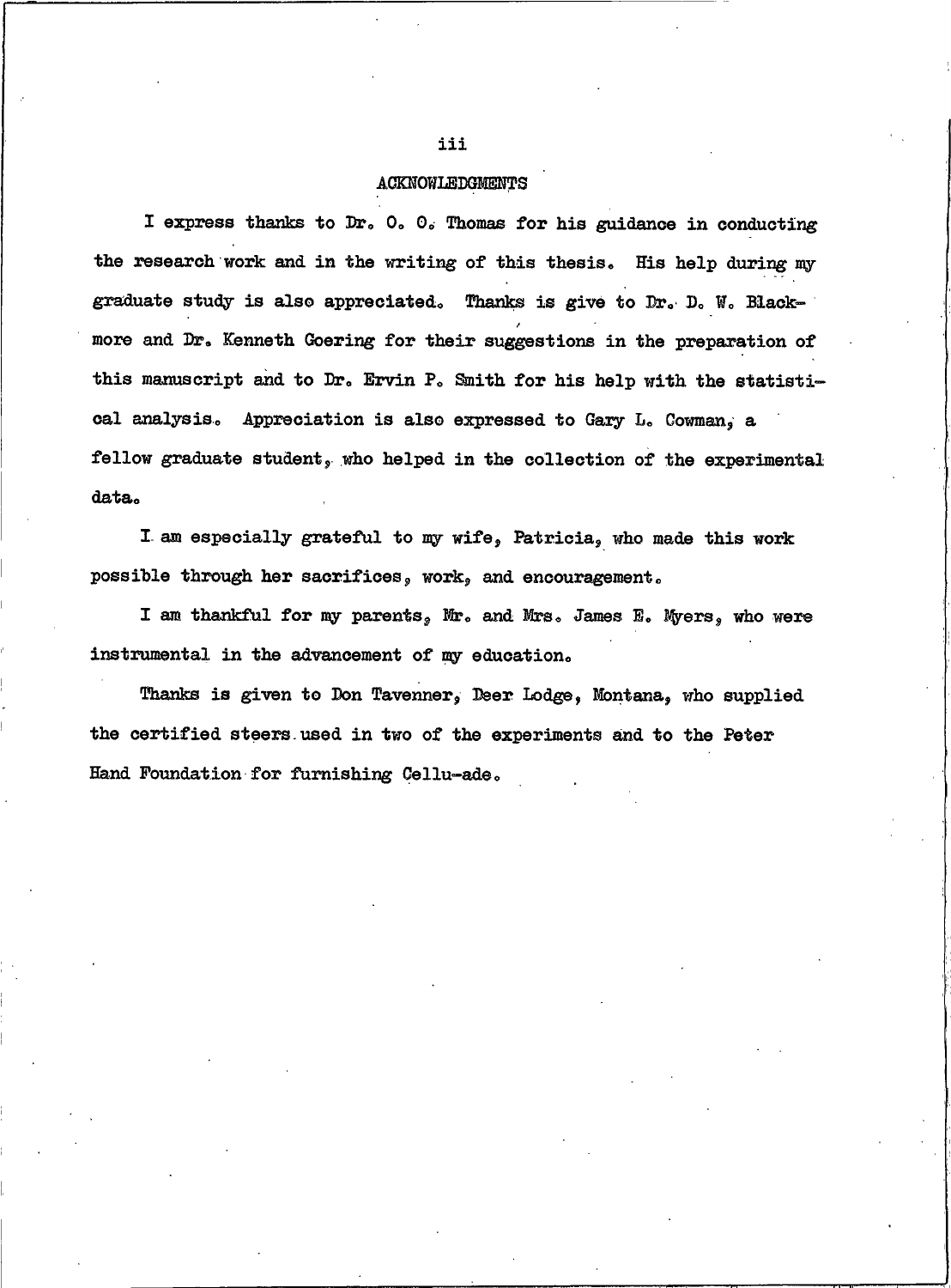# TABLE OF CONTENTS

| rage                                                                                                                                                                                                                                                                                                                                                                                                                                                                                                                  |
|-----------------------------------------------------------------------------------------------------------------------------------------------------------------------------------------------------------------------------------------------------------------------------------------------------------------------------------------------------------------------------------------------------------------------------------------------------------------------------------------------------------------------|
|                                                                                                                                                                                                                                                                                                                                                                                                                                                                                                                       |
|                                                                                                                                                                                                                                                                                                                                                                                                                                                                                                                       |
|                                                                                                                                                                                                                                                                                                                                                                                                                                                                                                                       |
| $\text{ABSTRACT}_{\text{o} \circ \text{o} \circ \text{o} \circ \text{o} \circ \text{o} \circ \text{o} \circ \text{o} \circ \text{o} \circ \text{o} \circ \text{o} \circ \text{o} \circ \text{o} \circ \text{o} \circ \text{o} \circ \text{o} \circ \text{o} \circ \text{o} \circ \text{o} \circ \text{o} \circ \text{o} \circ \text{o} \circ \text{o} \circ \text{o} \circ \text{o} \circ \text{o} \circ \text{o} \circ \text{o} \circ \text{a} \cdot \text{a} \cdot \text{ii}}$                                      |
|                                                                                                                                                                                                                                                                                                                                                                                                                                                                                                                       |
|                                                                                                                                                                                                                                                                                                                                                                                                                                                                                                                       |
|                                                                                                                                                                                                                                                                                                                                                                                                                                                                                                                       |
|                                                                                                                                                                                                                                                                                                                                                                                                                                                                                                                       |
| $\textbf{Proteins}_{\textcolor{red}{\textbf{0}}\textcolor{red}{\textbf{0}}\textcolor{red}{\textbf{0}}\textcolor{red}{\textbf{0}}\textcolor{red}{\textbf{0}}\textcolor{red}{\textbf{0}}\textcolor{red}{\textbf{0}}\textcolor{red}{\textbf{0}}\textcolor{red}{\textbf{0}}\textcolor{red}{\textbf{0}}\textcolor{red}{\textbf{0}}\textcolor{red}{\textbf{0}}\textcolor{red}{\textbf{0}}\textcolor{red}{\textbf{0}}\textcolor{red}{\textbf{0}}\textcolor{red}{\textbf{0}}\textcolor{red}{\textbf{0}}\textcolor{red}{\text$ |
|                                                                                                                                                                                                                                                                                                                                                                                                                                                                                                                       |
|                                                                                                                                                                                                                                                                                                                                                                                                                                                                                                                       |
|                                                                                                                                                                                                                                                                                                                                                                                                                                                                                                                       |
| Nutrient Requirements of Fattening Cattlesssessessessessessesses 9                                                                                                                                                                                                                                                                                                                                                                                                                                                    |
|                                                                                                                                                                                                                                                                                                                                                                                                                                                                                                                       |
|                                                                                                                                                                                                                                                                                                                                                                                                                                                                                                                       |
|                                                                                                                                                                                                                                                                                                                                                                                                                                                                                                                       |
|                                                                                                                                                                                                                                                                                                                                                                                                                                                                                                                       |
|                                                                                                                                                                                                                                                                                                                                                                                                                                                                                                                       |
|                                                                                                                                                                                                                                                                                                                                                                                                                                                                                                                       |
|                                                                                                                                                                                                                                                                                                                                                                                                                                                                                                                       |
|                                                                                                                                                                                                                                                                                                                                                                                                                                                                                                                       |
|                                                                                                                                                                                                                                                                                                                                                                                                                                                                                                                       |
|                                                                                                                                                                                                                                                                                                                                                                                                                                                                                                                       |
|                                                                                                                                                                                                                                                                                                                                                                                                                                                                                                                       |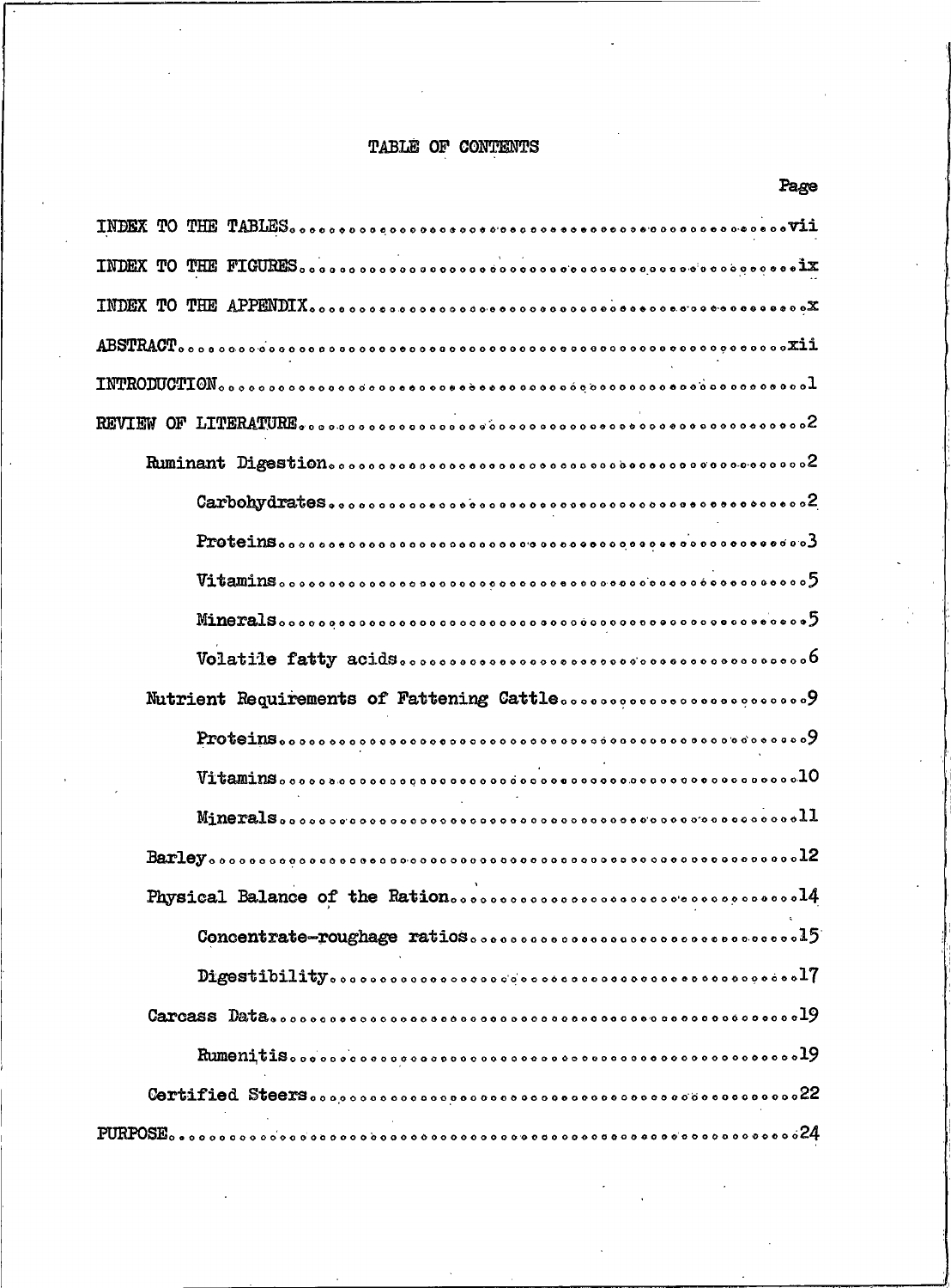| Page                                     |
|------------------------------------------|
|                                          |
|                                          |
|                                          |
| Treatments and experimental procédures25 |
|                                          |
|                                          |
| Treatments and experimental procedures28 |
|                                          |
|                                          |
| Treatments and experimental procedures30 |
|                                          |
| Treatments and experimental procedures32 |
|                                          |
|                                          |
|                                          |
|                                          |
|                                          |
|                                          |
|                                          |
|                                          |
|                                          |
|                                          |
|                                          |
|                                          |

v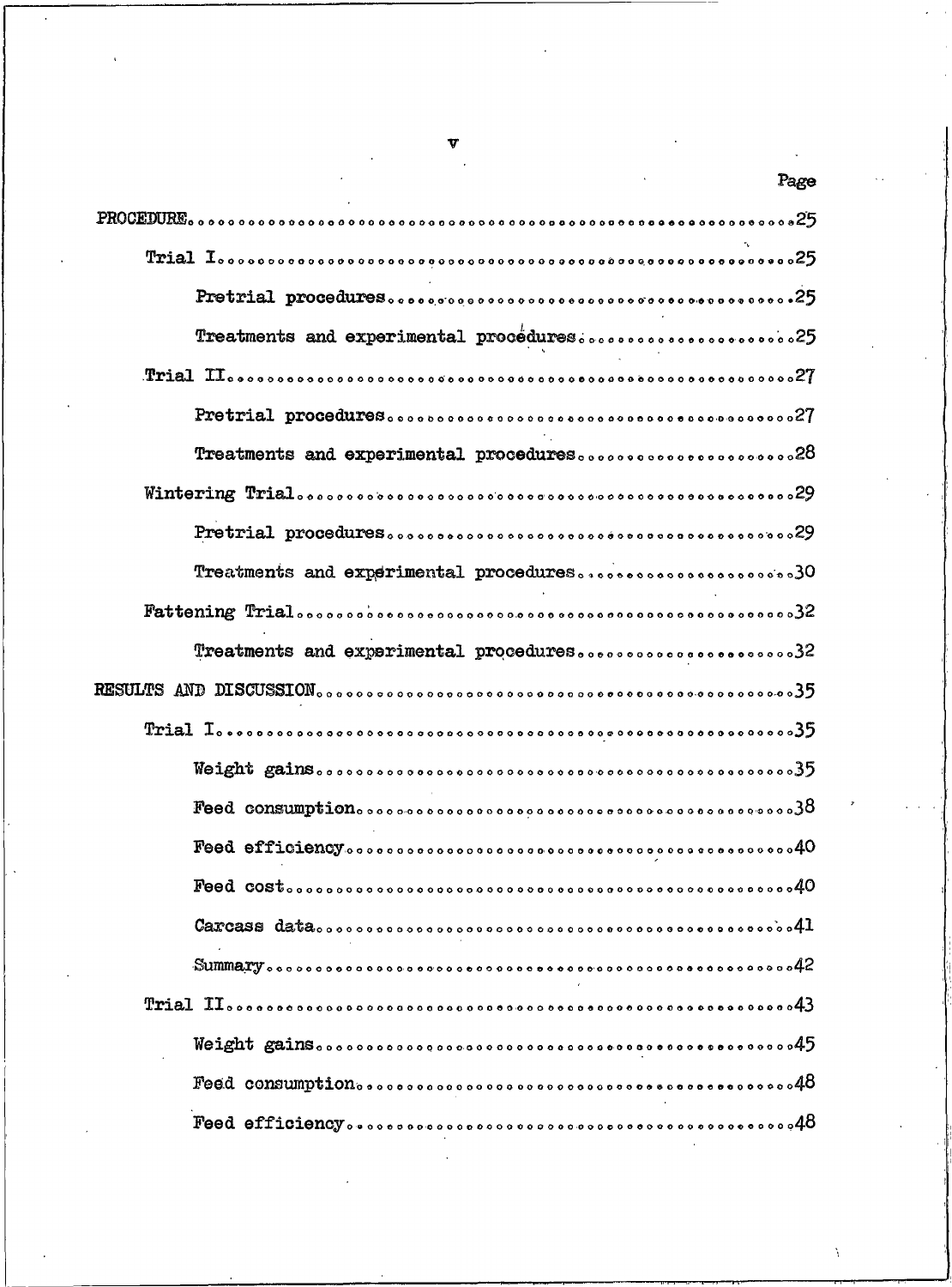| $\mathop{\rm SUMMART}$ and $\mathop{\rm CONCHUSTONS}$ , and a proposition and a proposition of a proposition of $\mathop{75}_{7}$ |
|-----------------------------------------------------------------------------------------------------------------------------------|

 $\mathbf{v}$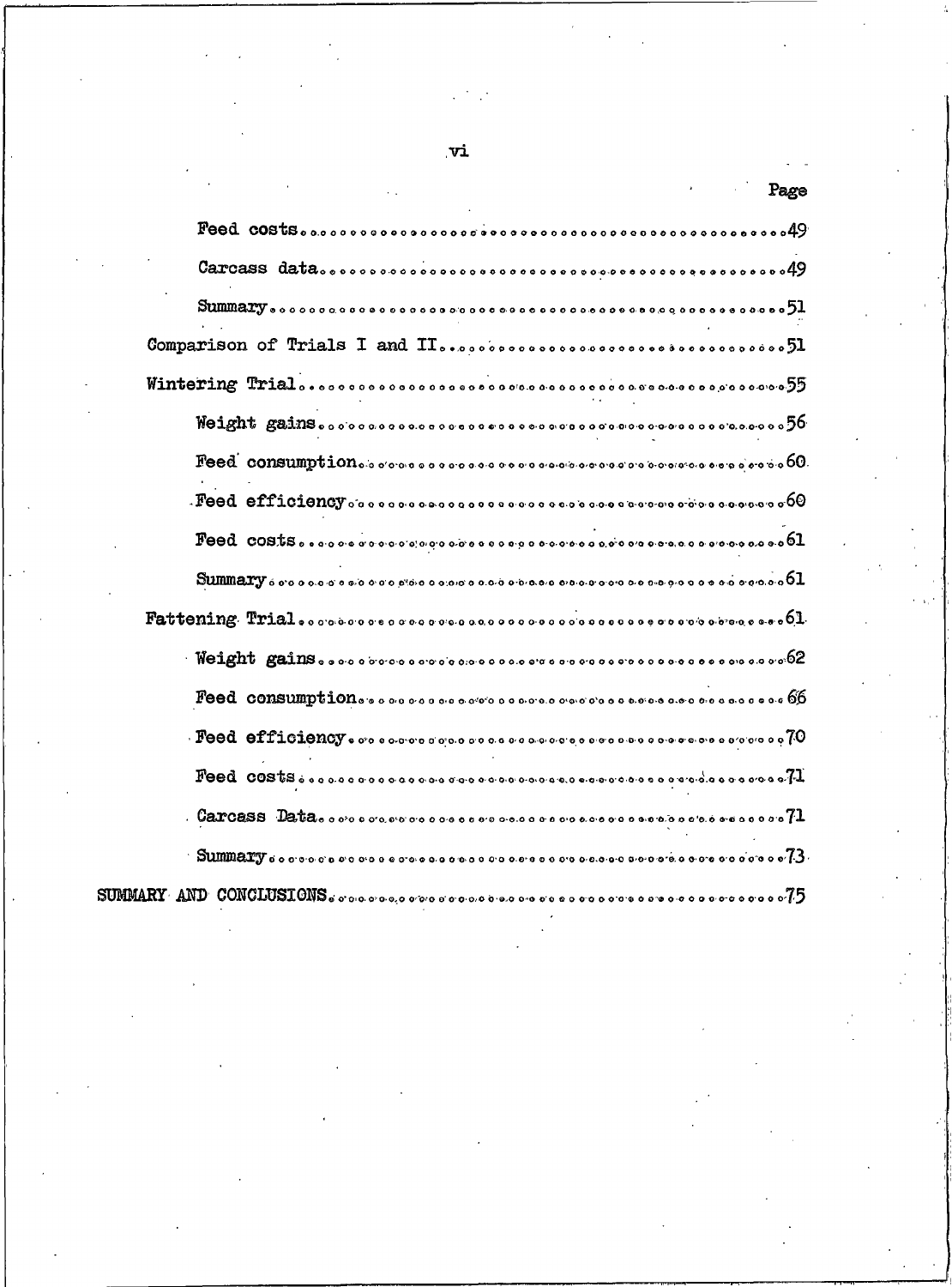# vii

# INDEX TO THE TABLES

| rable          | . Page                                                                                                    |
|----------------|-----------------------------------------------------------------------------------------------------------|
| I.             |                                                                                                           |
| II.            | DESIGN OF TRIAL I (OCTOBER 15, 1960, TO MARCH 4,                                                          |
| III.           | THE COMPOSITION OF THE PROTEIN SUPPLEMENT FED<br>STEERS IN TRIAL I AND TRIAL II26                         |
| IV.            | CHEMICAL ANALYSIS OF BARLEY, HAY, AND SUPPLEMENT                                                          |
| $V_{\circ}$    | DESIGN OF TRIAL II (JUNE $6, 1961, 70$ NOVEMBER $6, 6$                                                    |
| л.             | CHEMICAL ANALYSIS OF BARLEY, HAY, AND SUPPLEMENT                                                          |
| VII.           | DESIGN OF THE WINTERING TRIAL (DECEMBER 30, 1960,                                                         |
| <b>VIII.</b>   | COMPOSITION OF PROTEIN SUPPLEMENTS IN THE                                                                 |
| IX.            | COMPOSITION OF PROTEIN SUPPLEMENTS FED STEERS<br>DURING THE FATTENING EXPERIMENT32                        |
| $\mathbf{x}$ . | CHEMICAL ANALYSIS OF FEEDS FED STEERS ON FATTENING                                                        |
| $\mathbf{X}$ . | SUMMARY OF WEIGHT GAINS, FEED CONSUMPTION, FEED<br>CONVERSION, AND FINANCIAL RETURN FOR TRIAL I STEERS36  |
| XII.           | AVERAGE CARCASS DATA FOR STEERS FED STEAM-ROLLED<br>AND DRY-ROLLED BARLEY WITH THREE LEVELS OF HAY        |
| <b>XIII.</b>   | SUMMARY OF WEIGHT GAINS, FEED CONSUMPTION, FEED<br>CONVERSION, AND FINANCIAL BETURNS FOR STEERS IN        |
| XIV.           | CARCASS WEIGHTS AND DRESSING PERCENTAGE FOR STEERS<br>FED STEAM-ROLLED AND DRY-ROLLED BARLEY (TRIAL II)50 |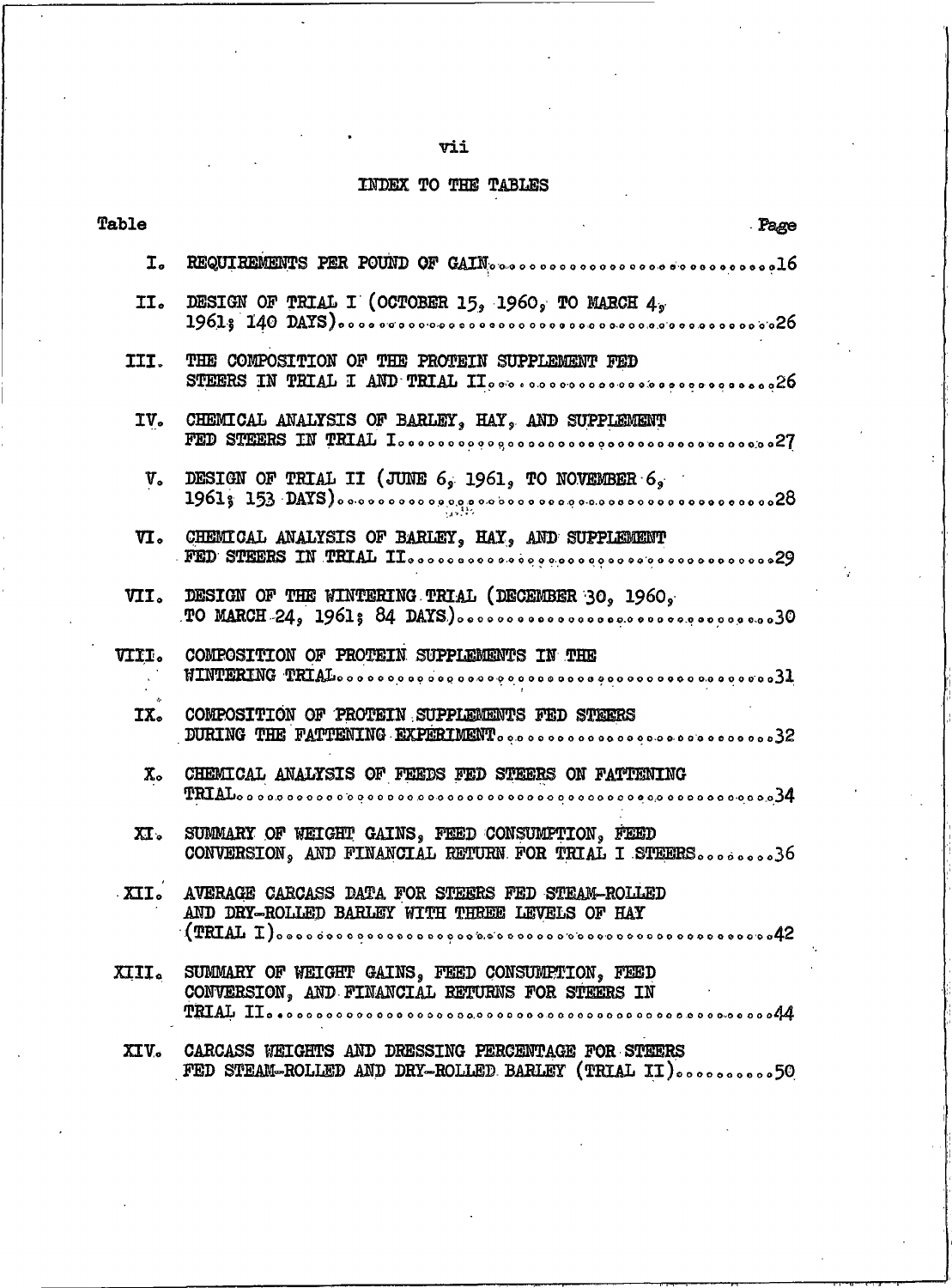viii

| ı<br>п<br>ı |  |
|-------------|--|
|             |  |

| XV. SUMMARY OF WEIGHT GAINS, FEED CONSUMPTION, FEED<br>CONVERSION, AND FINANCIAL RETURNS FOR WINTERING TRIAL57          |
|-------------------------------------------------------------------------------------------------------------------------|
| XVI. A COMPARISON OF AVERAGE DAILY GAIN AND CUMULATIVE DAILY<br>GAIN IN POUNDS BETWEEN CERTIFIED STEERS AND STEERS FROM |
| XVII. SUMMARY OF WEIGHT GAINS, FEED CONSUMPTION, FEED                                                                   |
| XVIII. AVERAGE WEIGHT AND GAINS OF CERTIFIED AND NON-<br>and the state of the state                                     |
| XIX. FINANCIAL RETURNS AND CARCASS GRADES FOR STEERS ON                                                                 |
| XX. CARCASS WEIGHTS AND DRESSING PERCENTAGES FOR STEERS                                                                 |

Page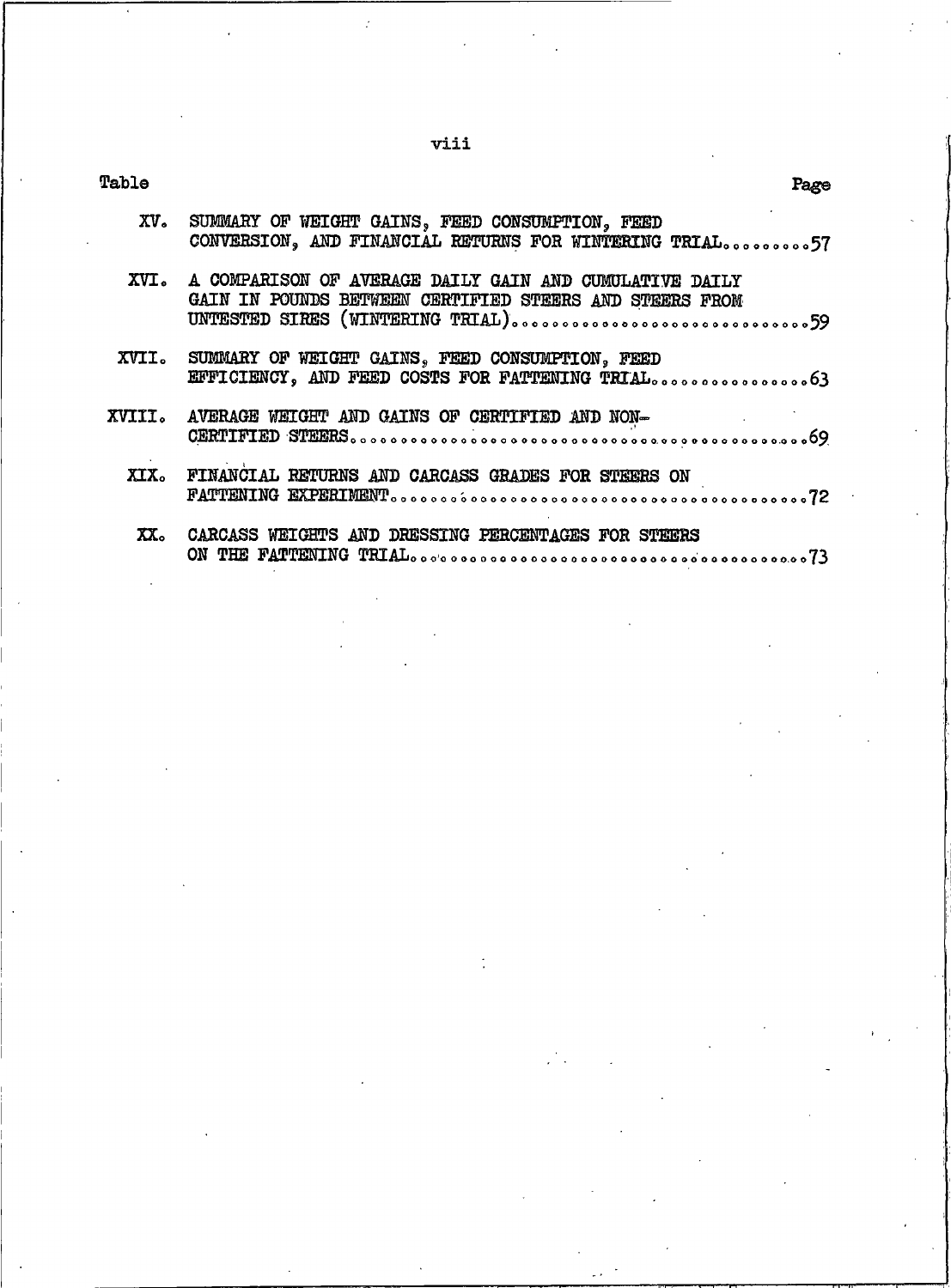## INDEX TO THE FIGURES

| Figure<br>Page  |                                                                                                          |
|-----------------|----------------------------------------------------------------------------------------------------------|
| ı.              | Average Daily Gain Per Weigh Period for Steers                                                           |
| 2 <sub>o</sub>  | Cumulative Average Daily Gain Per Weigh Period for                                                       |
| 3。              | Average Daily Gain by Weigh Period for Steers in                                                         |
| $4\degree$      | Cumulative Average Daily Gain by Weigh Period for                                                        |
|                 | 5. A Comparison of the Average Daily Gain of Trial I and                                                 |
| 6.∙             | A Comparison of the Cumulative Average Daily Gain of                                                     |
| $7\degree$      | Average Daily Gain by Weigh Period for Steers Fed a                                                      |
| 8 <sub>o</sub>  | Cumulative Average Daily Gain by Weigh Period for                                                        |
| 9.              | Average Daily Gain by Weigh Period for Steers on                                                         |
| 10.             | Cumulative Average Daily Gain by Weigh Period for                                                        |
| 11.             | A Comparison of Average Daily Gain by Weigh Period<br>of Certified Steers and Steers from Untested Sires |
| 12 <sub>o</sub> | A Comparison of Cumulative Average Daily Gain by<br>Weigh Period of Certified Steers and Steers from     |

ix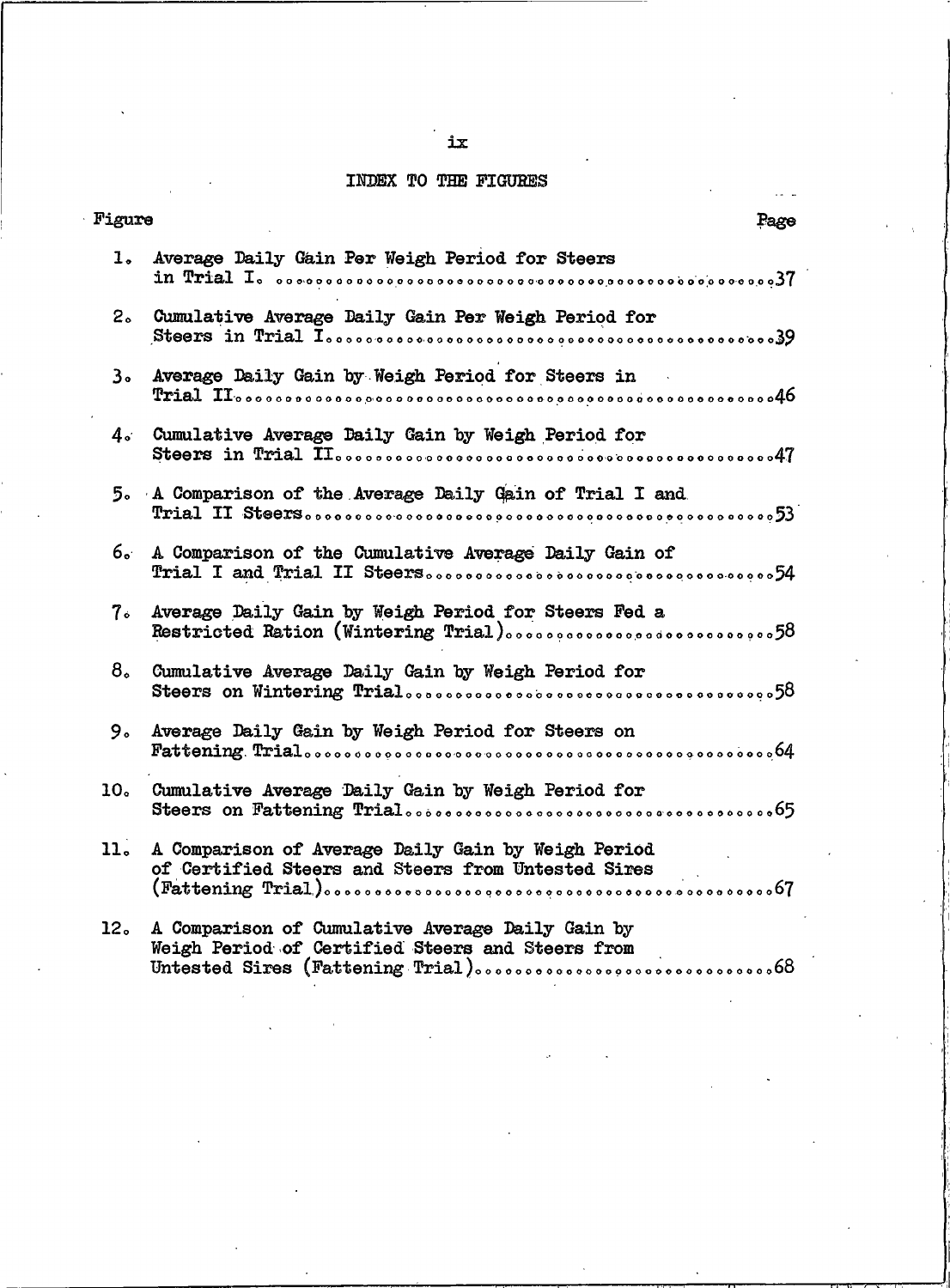# INDEX TO THE APPENDIX

|                        | ppendix Table<br>Page                                                                                                                                            |  |
|------------------------|------------------------------------------------------------------------------------------------------------------------------------------------------------------|--|
| $\mathbf{I}$ .         | SPECIFICATIONS FOR CELLUADE ADDED TO THE PROTEIN<br>SUPPLEMENT FED LOT 3 STEERS DURING THE WINTERING                                                             |  |
|                        | II. INDIVIDUAL INITIAL AND FINAL WEIGHTS AND AVERAGE                                                                                                             |  |
| III。                   | ANALYSIS OF VARIANCE ON AVERAGE DAILY GAINS OF<br>STEERS FED STEAM-ROLLED AND DRY-ROLLED BARLEY WITH                                                             |  |
| IV <sub>o</sub>        | ANALYSIS OF VARIANCE ON AVERAGE DAILY GAINS OF STEERS<br>FED STEAM-ROLLED AND DRY-ROLLED BARLEY PLUS THREE                                                       |  |
| $\mathbf{v}_{\bullet}$ | AVERAGE DAILY FEED CONSUMPTION (POUNDS) PER STEER BY                                                                                                             |  |
|                        | VI. POUNDS OF FEED REQUIRED PER HUNDREDWEIGHT GAIN PER<br>STEER BY WEIGH PERIOD FOR TRIAL I STEERS84                                                             |  |
| VII.                   | INDIVIDUAL INITIAL AND FINAL WEIGHTS AND AVERAGE DAILY                                                                                                           |  |
| <b>VIII.</b>           | AVERAGE DAILY FEED CONSUMPTION (POUNDS) PER STEER BY                                                                                                             |  |
| IX.                    | POUNDS OF FEED REQUIRED PER HUNDREDWEIGHT GAIN PER                                                                                                               |  |
| Х.                     | INDIVIDUAL INITIAL AND FINAL WEIGHTS AND AVERAGE DAILY                                                                                                           |  |
| XI.                    | ANALYSIS OF VARIANCE OF AVERAGE DAILY GAIN OF CALVES<br>FED STEAM-ROLLED BARLEY, STEAM-ROLLED BARLEY PLUS<br>MOLASSES, AND DRY-ROLLED BARLEY (WINTERING TRIAL)89 |  |
| XII.                   | ANALYSIS OF VARIANCE OF AVERAGE DAILY GAIN OF<br>CERTIFIED STEERS AND STEERS FROM UNTESTED SIRES                                                                 |  |

 $\mathbf x$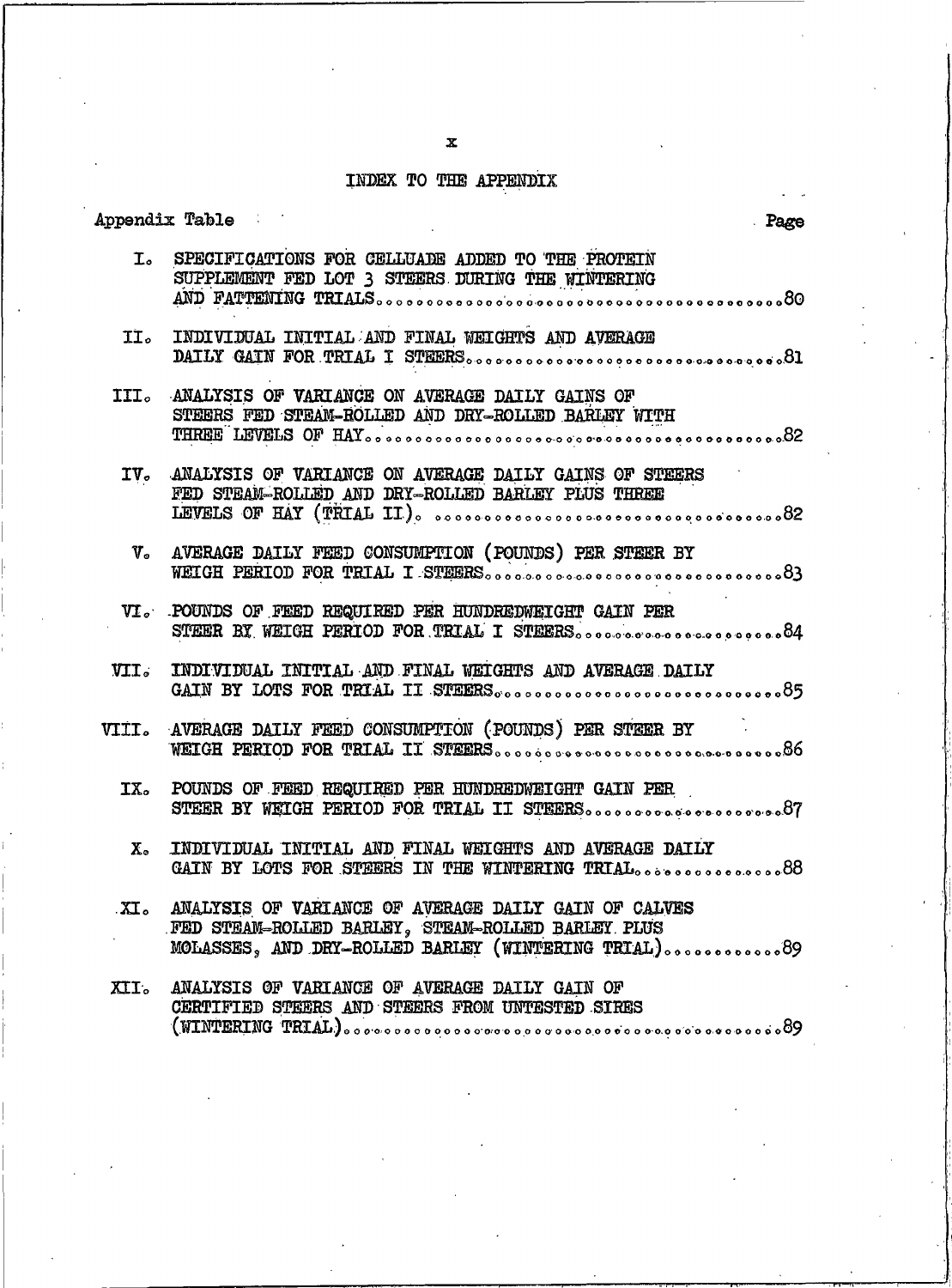# Appendix Table

| XIII.         | ANALYSIS OF VARIANCE OF AVERAGE DAILY GAIN OF<br>CERTIFIED STEERS AND STEERS FROM UNTESTED SIRES                    |
|---------------|---------------------------------------------------------------------------------------------------------------------|
|               |                                                                                                                     |
|               | XIV. INDIVIDUAL INITIAL AND FINAL WEIGHTS AND WEIGHT<br>GAINS OF STEERS FROM DIFFERENT SOURCES (WINTERING TRIAL)90  |
| $XV_{\circ}$  | AVERAGE DAILY FEED CONSUMPTION PER STEER BY WEIGH                                                                   |
| XVI.          | POUNDS OF FEED REQUIRED PER HUNDREDWEIGHT GAIN PER                                                                  |
| XVII.         | INDIVIDUAL INITIAL AND FINAL WEIGHTS AND AVERAGE DAILY<br>GAIN BY LOT FOR STEERS ON FATTENING TRIAL94               |
|               | XVIII. A COMPARISON OF AVERAGE DAILY GAIN (POUNDS) BY WEIGH<br>PERIOD FOR CERTIFIED STEERS AND STEERS FROM UNTESTED |
| XIX.          | AVERAGE DAILY FEED CONSUMPTION (POUNDS) PER STEER BY<br>WEIGH PERIOD FOR STEERS ON FATTENING TRIAL96                |
| $XX_{\alpha}$ | POUNDS OF FEED REQUIRED PER HUNDREDWEIGHT GAIN PER                                                                  |
|               | XXI. AVERAGE WEIGHT GAIN OF CERTIFIED STEERS AND STEERS<br>FROM UNTESTED SIRES (FATTENING TRIAL)98                  |
| XXII.         | AVERAGE WEIGHT GAIN OF CERTIFIED STEERS AND STEERS<br>FROM UNTESTED SIRES DURING THE WINTERING AND FATTENING        |

Page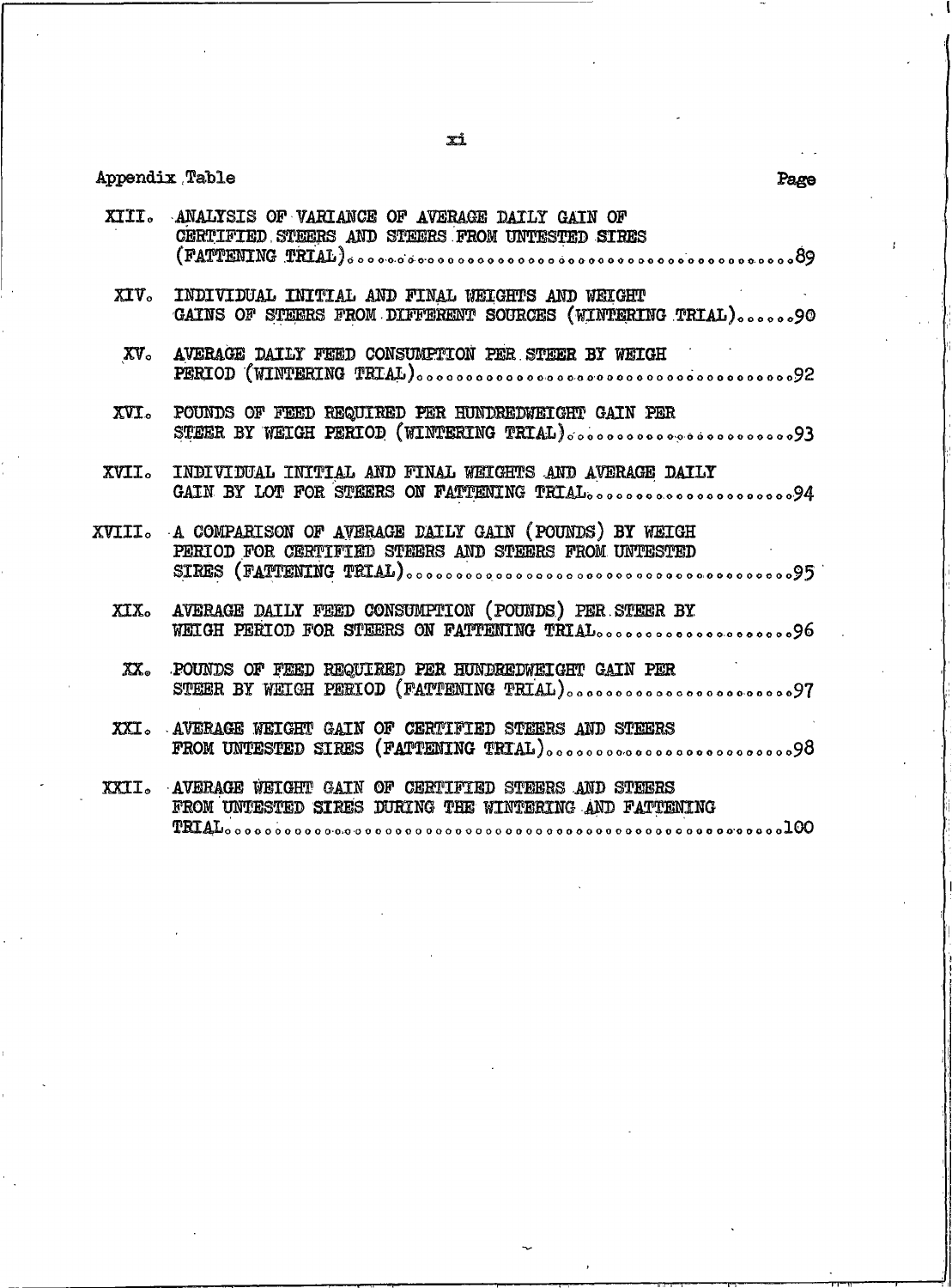#### **ABSTRACT**

Yearling Hereford steers were fed steam-rolled and dry-rolled barley with varying levels of hay and two pounds of a protein supplement per head daily in two similar fattening experiments (trials I and II).

Hereford calves were fed steam-rolled barley, steam-rolled barley with molasses, and dry-rolled barley during a wintering experiment and a fattening experiment. All steers received hay and a protein supplement. The weight gain of steers sired by performance tested bulls was compared with steers sired by untested bulls.

Steers fed steam-rolled barley or dry-rolled barley plus two pounds of hay had the same average daily gain during trial I; however, steers fed dry-rolled barley gained slightly faster during trial II. Feed consumption and feed efficiency were about the same for steers fed steam-rolled and dry-rolled barley. Net return favored the steers that received dry-rolled barley. The performance of steers fed steam-rolled barley plus molasses was similar to the performance of steers that received steam-rolled or dryrolled barley.

Steers fed an all-concentrate ration consumed less feed and were more efficient than steers that received barley and hay. Average daily gain, carcass grades, and net returns were about the same for steers fed an allconcentrate ration and steers fed barley plus two pounds of hay per head daily.

Steers fed five or six pounds of hay per head daily did not perform as well as steers that received two pounds of hay or no hay. There was a significant difference  $(P < 0.05)$  in average daily gain between steers fed six pounds of hay and steers fed two pounds of hay per animal daily. The steers fed five or six pounds of hay daily consumed more feed, were less efficient, and had a lower net return than steers fed lower levels of hay.

The average daily gain of steers sired by performance tested bulls was significantly greater  $(P<0.01)$  than the gain of steers sired by untested bulls.

These experiments indicated that:  $(1)$  method of barley preparation did not significantly affect the performance of fattening steers, (2) there was little difference in performance of steers fed an all-concentrate ration versus steers fed a full feed of barley plus two pounds of hay, (3) steers fed five or six pounds of hay did not perform as well as steers that received lower levels of hay, and  $(4)$  steers sired by performance tested bulls gained significantly faster than steers sired by untested  $bulls<sub>o</sub>$ 

#### xii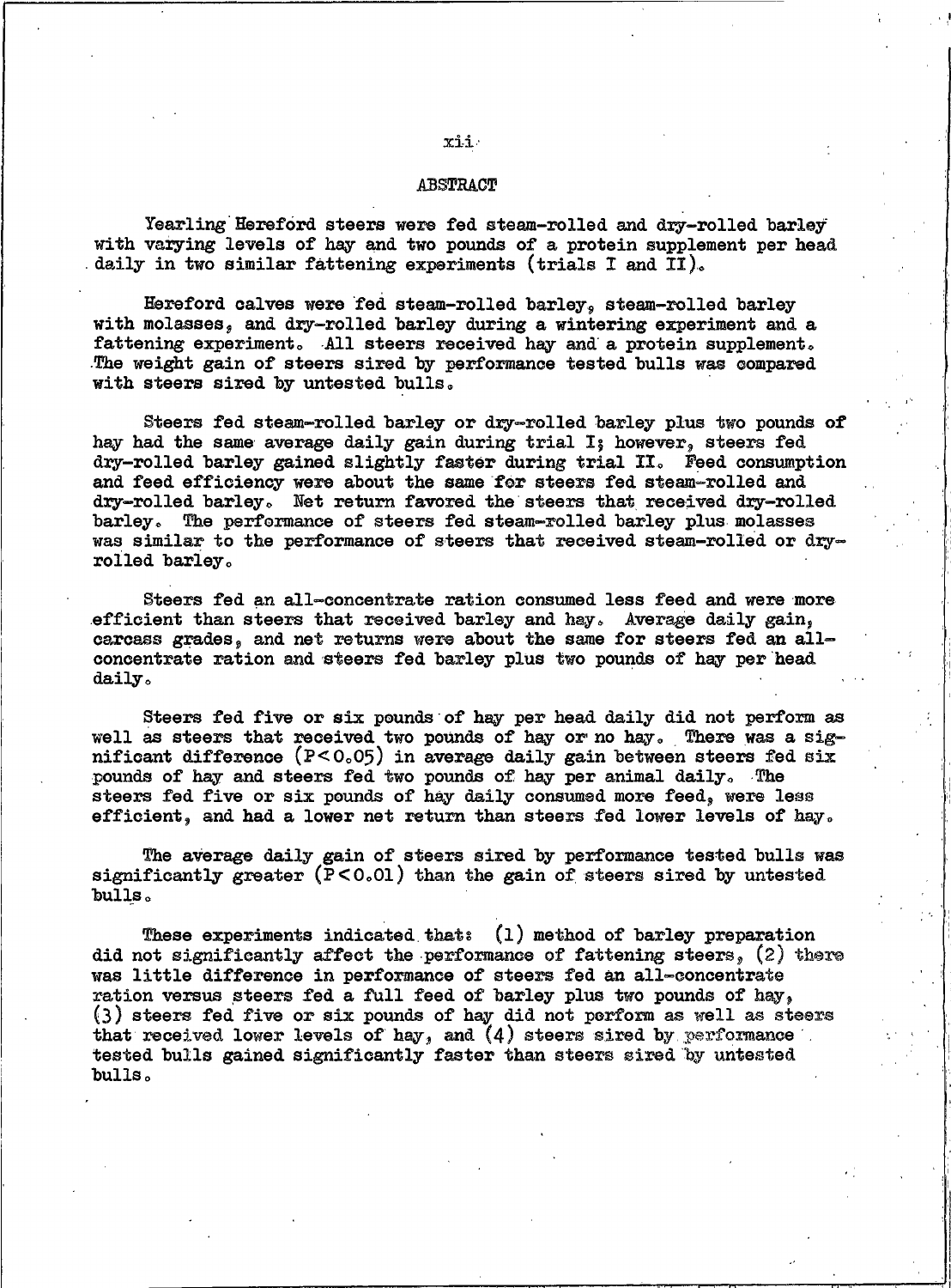#### INTRODUCTION

The fattening of beef cattle is increasing in importance in Montana. These cattle supply distant markets located in high population areas as well as local markets. The feedlot operator must buy high quality cattle at a reasonable price and follow good nutrition practices if he is to compete effectively on the market. Steers sired by Individual Performance Record (IPR) bulls are preferred by many cattle feeders. These steers often gain faster than steers from untested sires.

There is an abundance of barley and hay produced in Montana and much of it is used locally for the fattening of beef cattle. Because barley is commonly prepared in several physical forms, it is important to evaluate these forms as to their relative fattening value.

The level of hay to use in the ration is an important consideration when fattening cattle, because it directly affects the energy value of the ration. Early workers concluded that hay was necessary in the ration of the ruminant. More recent investigation has tended to disprove this belief. It would seem that present day investigations should be designed to study the fattening value of rations with varying levels of hay and to learn more about feed preparation.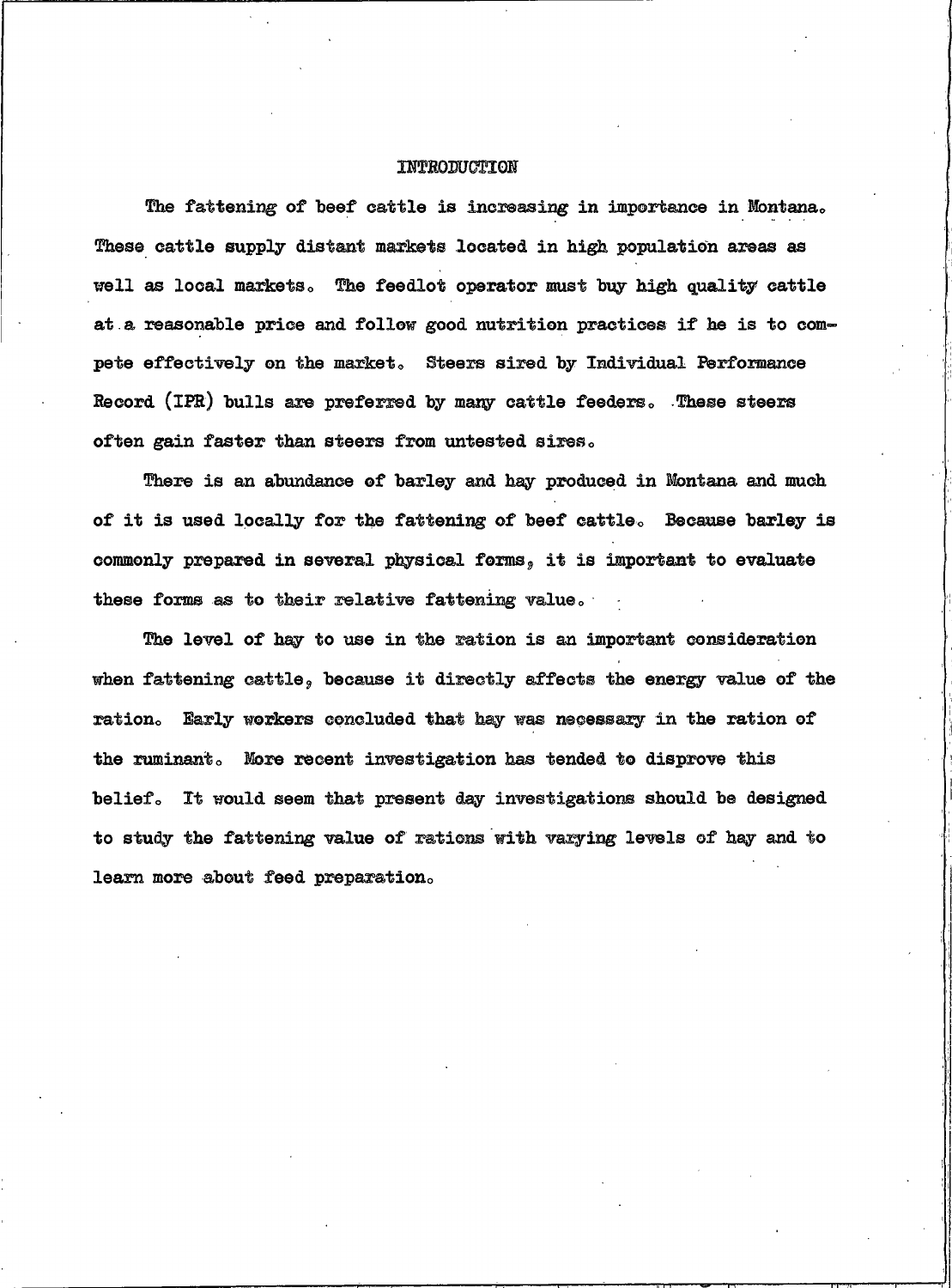### REVIEW OF LITERATURE

### Ruminant Digestion

The ruminant, or cud-chewing animal, is a herbivore with a digestive system especially adapted for efficient utilization of roughage. The rumen and reticulum provide a favorable environment for bacteria and protozoa which are important in the digestion of cellulose (Rogers, 1958). The microorganisms can also assimilate non-protein nitrogen (NPN) with the subsequent formation of protein (Phillipson, 1960). Rumen microorganisms decompose the plant materials in the rumen into short-chained fatty acids, principally acetic acid (Rogers, 1958). Ruminants can synthesize vitamin K and most of the B vitamins, including thiamine, riboflavin, nia- $\sin_j$  pyridoxine, pantothenic acid, biotin, folic acid, and B<sub>12</sub> (Agarwala, 1958).

Carbohydrates. Cellulose digestion is carried out mostly by iodophilic bacteria with the production of volatile fatty acids (VFA's) and gases (Agarwala, 1958). Annison and Lewis (1959) suggested that a series of enzymes are involved in the hydrolysis of cellulose. Cellulases of the bacterial cell cause the formation of eroded areas of cellulolytic mate-These eroded areas make it possible for the bacteria to further rial. degrade cellulose material.

There are many factors that can affect the rate and degree of cellulose digestion. According to Macleod and Murray  $(1956)$ , a combination of valine, leucine, and isoleucine is responsible for a strong stimulation of cellulose digestion. Annison and Lewis (1959) stated that, if a more readily fermentable carbohydrate such as starch is added to the ration, the degree of digestibility of dietary cellulose is reduced. Increasing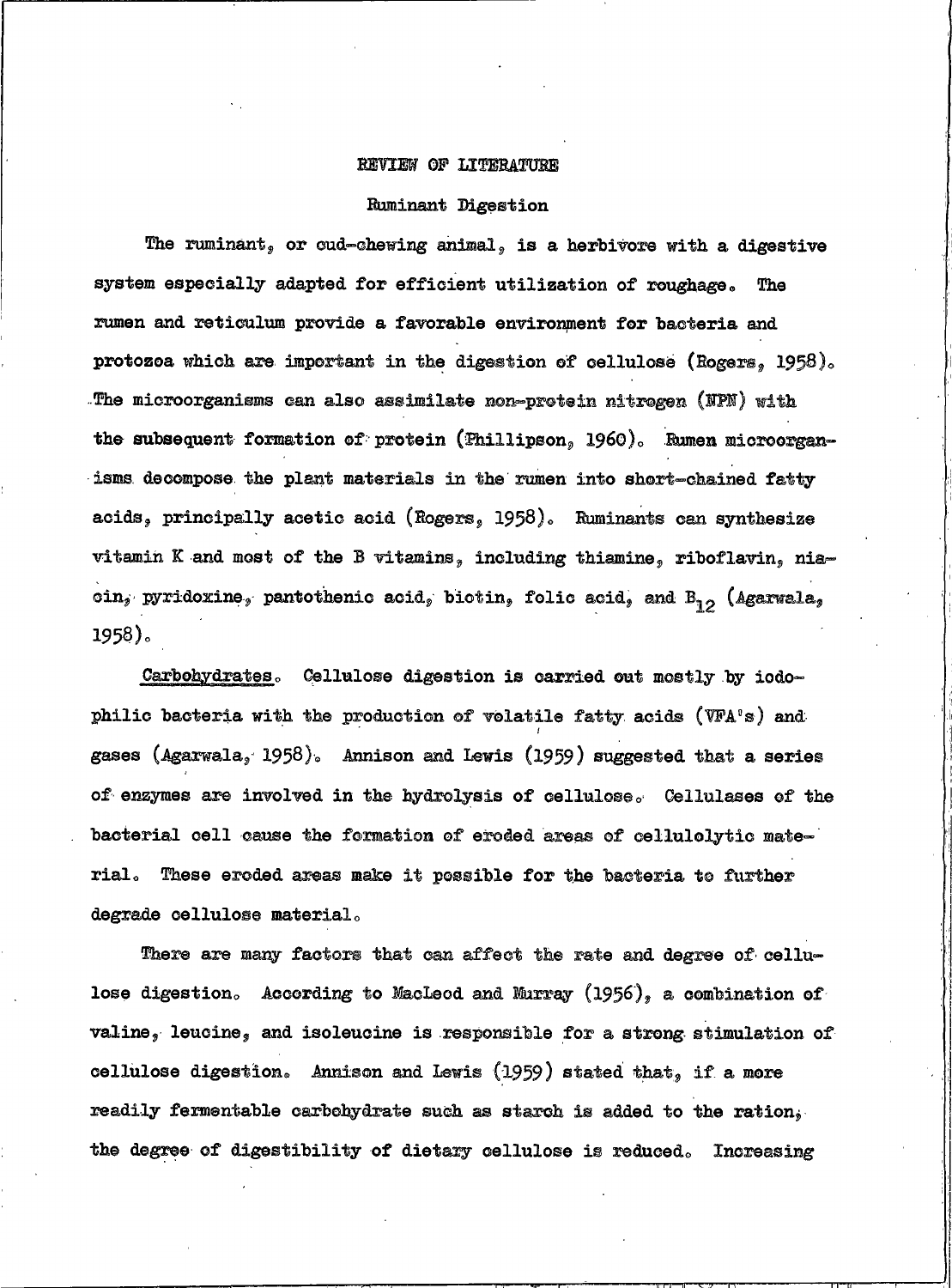the total nitrogen in the ration above one percent did not affect the digestion of cellulose. The extent of cellulose digestion is also affected by the age of the plant and the degree of lignification of the plant fiber (Phillipson, 1960).

Starch is fermented in the rumen with the production of volatile and non-volatile fatty acids. Starch digestion differs from cellulose digestion as the rumen is not essential for starch utilization. **Starch** is readily depolymerized to glucose by the action of the digestive secretions of the small intestine and is readily absorbed in the small intestine. The fermentation of starch in the rumen is a slow and complex process accompanied by multiplication of the microorganisms concerned. The utilization of starch in the rumen is important in the maintenance of a flourishing rumen flora (Annison and Lewis, 1959).

Proteins. During the first six hours after feeding, the predominant phenomenon occurring in the ruminant is the rapid digestion of proteins. (Hale et al., 1947). Blaizot and Raynaird, in 1957, identified 17 amino acids in the rumen of cattle 24 hours after a feed of lucerne hay. This amount was less than was in the feed. However, it was concluded that amino acids were produced by microorganisms.

A ration may contain nitrogen in two forms: protein nitrogen or nonprotein nitrogen (NPN). Experiments have shown that urea and other NPN sources in rations containing a small percentage of protein can be used by ruminants to supply a part of the dietary protein requirement. Microbial proteins may be metabolized from either dietary proteins or NPN. Microbial

—ุ∢ิ⊸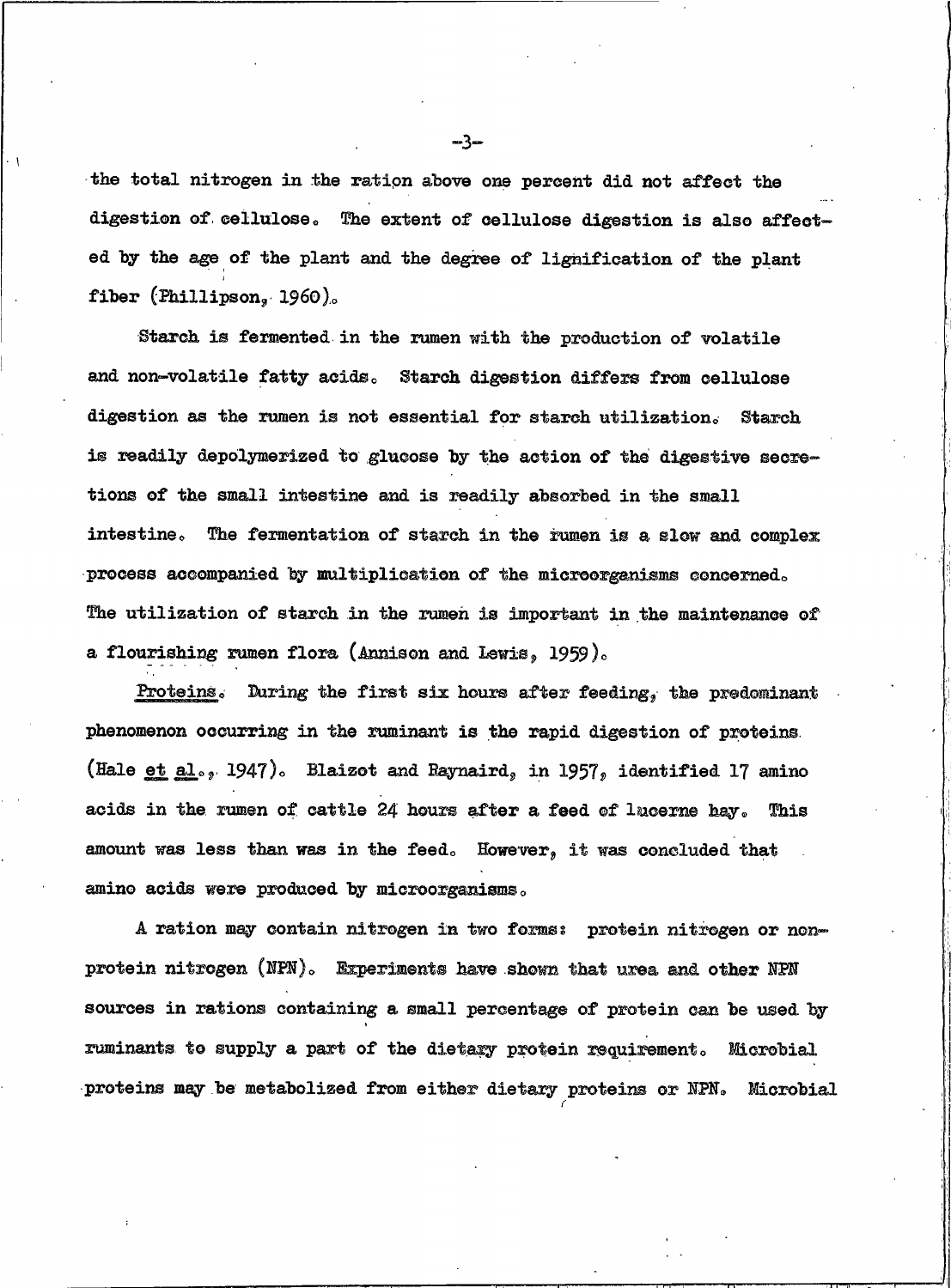protein and dietary protein are attacked enzymatically in the abomasum and small intestine and are absorbed as polypeptides and amino acids in the small intestine (Lewis, 1961). The conversion of NPN to protein is retarded after a level of 12 percent protein is reached in the diet (Agar $wala, 1958)$ .

One important factor influencing the fate of protein in the rumen is its solubility. With highly soluble material, there is considerable microbial degradation of protein with the production of ammonia. The ammonia diffuses into the blood stream and may be converted to urea in the liver and excreted. Some of the blood ammonia returns to the rumen via the saliva and may be resynthesized into microbial protein (Head,  $1960$ ). The microorganisms pass out of the rumen and are digested in the abomasum. Four-hundred four milligrams of dry microbial substance per 100 milliliters of liquor provide the animal with at least 180 grams of protein, 80 grams of carbohydrate, and 8 grams of ether extract daily (Thaysen,  $1951$ ).

. Davis et al. (1957) have shown that the amounts of propionic, valeric, and butyric acids rose significantly with high (15 percent) protein intake. The percent of acetic acid decreased but the total amount of VFA production increased significantly when protein was increased.

Oyaert and Bouckaert (1961) conducted investigations of quantitative aspects of food digestion in the rumen. They found that losses of nitrogen were significantly reduced by the presence of starch in the rumen.

 $-4-$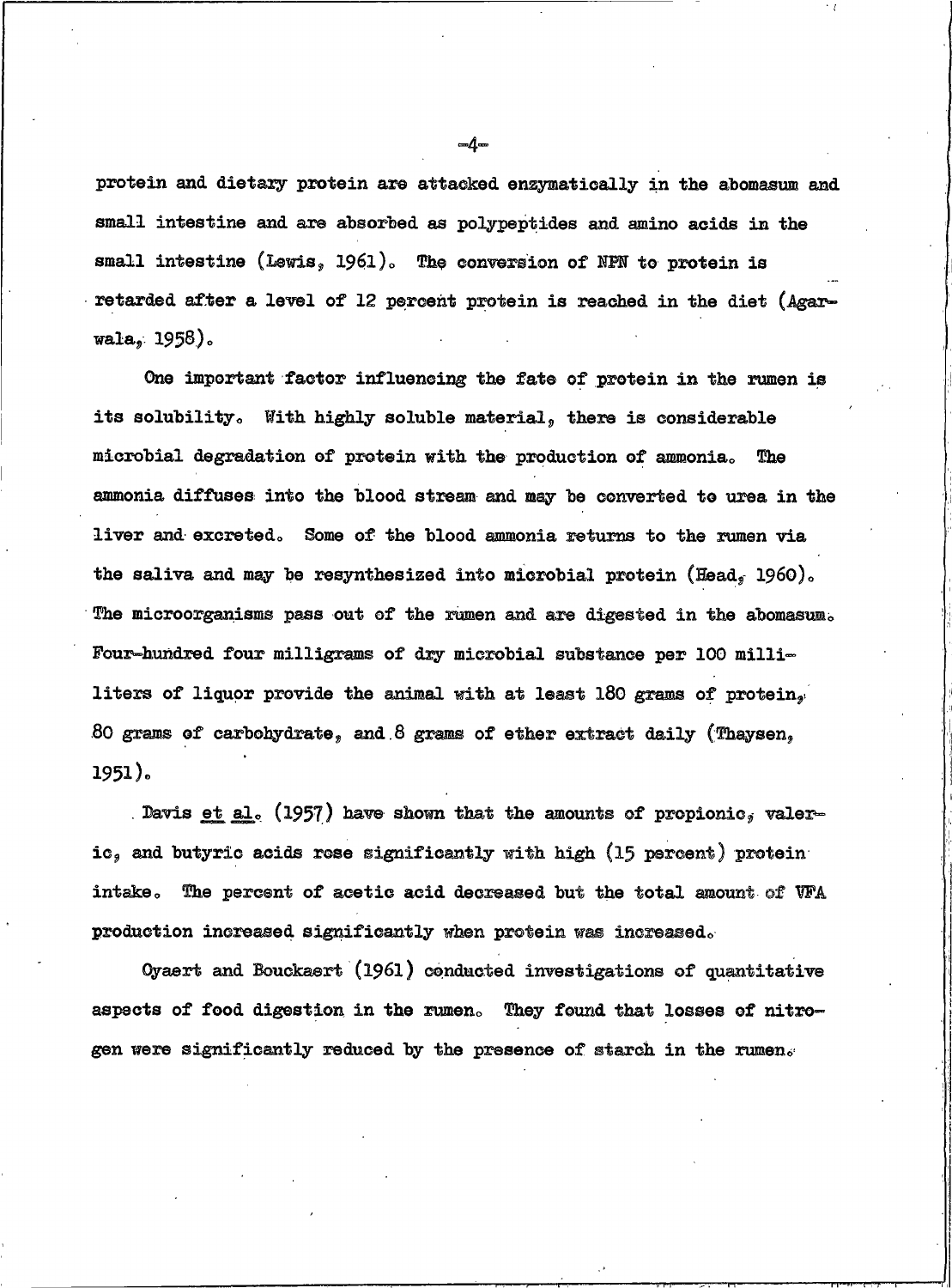At low protein intakes, rumen ammonia production was low, but there was an increase in protein nitrogen in the rumen showing that the bacteria can use NPN for protein synthesis.

<u>Vitamins.</u> The adult ruminant does not require B vitamins in the diet, as these vitamins are synthesized by rumen microorganisms. Vitamin K is also synthesized in the rumen (Annison and Lewis,  $1959$ ). The reticulum is the major site of synthesis of thiamine, riboflayin, niacin, and pantothenic acid. Vitamin  $B_{12}$  is synthesized in the rumen and the caecum. All the other B vitamins are synthesized in the rumen. Absorption of B vitamins occurs through the wall of the abomasum and small intestine (Nutrition Reviews, 1956).

Thaysen (1951) stated that the chief organisms concerned in vitamin B synthesis are iodophilic cocci. A definite relationship exists between the population of these organisms and the amounts of proteins and polysaccharides synthesized.

According to Hollis et al.  $(1954)$ , the type of roughage fed had a direct effect on the amount of B vitamins synthesized in the rumen. When a low quality roughage was fed, there was less synthesis of B vitamins. The addition of alfalfa ash to a ration containing a low quality roughage improved B vitamin synthesis.

The B vitamins, especially pyridoxine, are important in stimulating cellulose digestion (MacLeod and Murray, 1956).

Minerals. There are numerous functions of minerals in the body. These functions can be classified under four headings:  $(1)$  they contribute to the structure of the body, (2) they maintain the tissues against

⊸წ⊸

Ñ.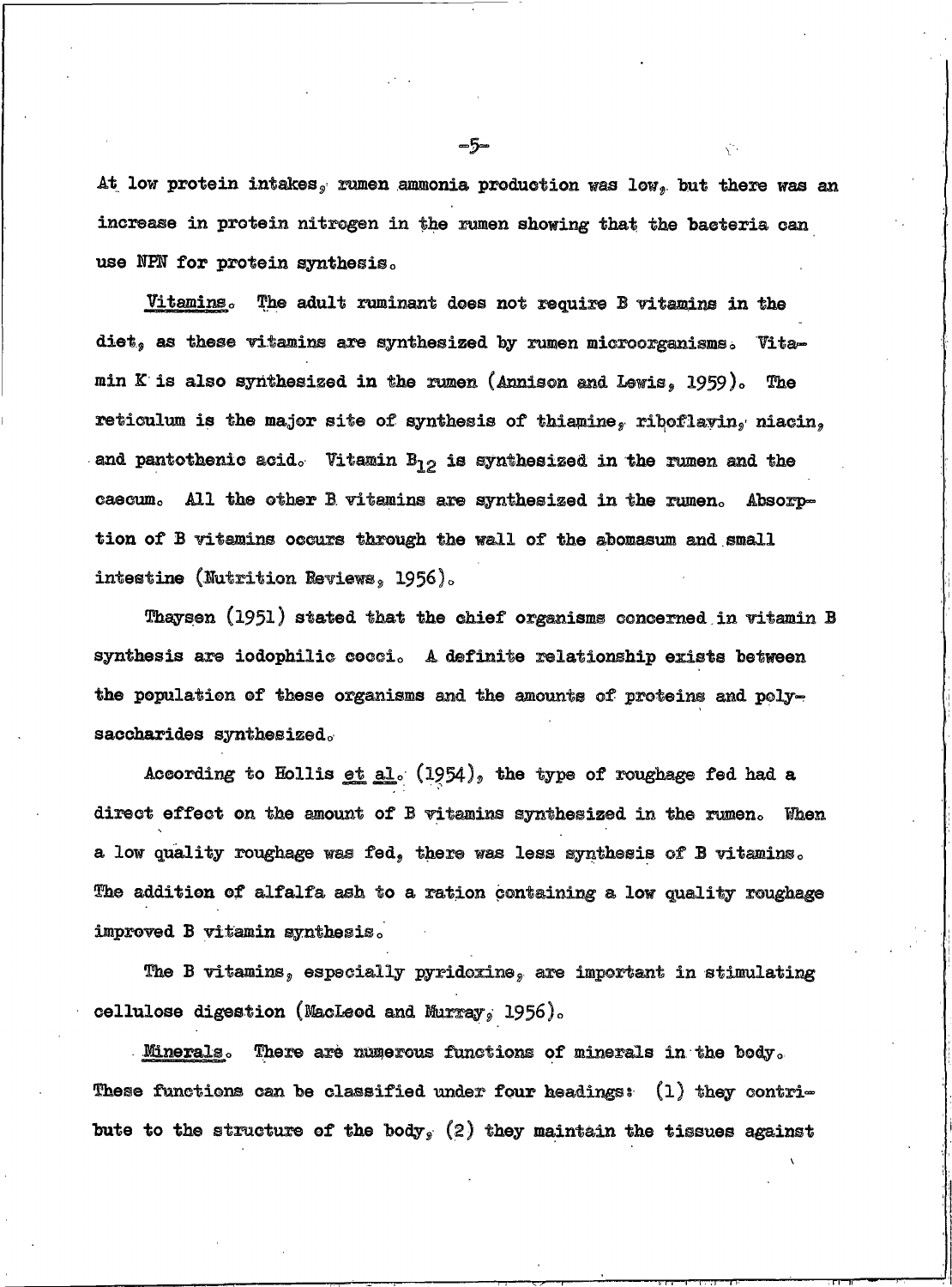the constant erosion of life processes,  $(3)$  they participate in the functional activities of the body, such as muscular activity, and  $(4)$  they are a part of the enzyme systems in the tissues (Mitchel, 1947).

Ruminant foodstuffs are usually comparatively rich in inorganic substances, especially the chlorides and phosphates of potassium and calcium (Annison and Lewis,  $1959$ ).

Soluble ingested minerals are absorbed from the rumen and from the other parts of the alimentary tract. Absorbed minerals in excess of body requirements are excreted in the urine. The large amount of saliva normally secreted by the ruminant is the major factor in the maintenance of the inorganic composition of the rumen contents (Annison and Lewis, 1959).

Volatile fatty acids. The amounts and proportions of volatile fatty acids produced by the ruminant depends on the type of diet, the time after feeding, and the age of the animal (Stewart et al., 1958). The main VFA's present in the rumen are butyric, propionic, and acetic acids. The proportions of VFA's in the rumen are butyric 15 percent, propionic 20 percent, and acetic acid 65 percent. Almost all dietary carbohydrate is absorbed from the rumen as volatile fatty acids.

According to Lewis (1961), the short-chained VFA's are produced by bacterial carbohydrate fermentation and bacterial metabolism of amino acids. The peak of WFA production is reached four to six hours after feeding. The digestion of cellulose yields more propionic acid and less acetic acid and butyric acid than the digestion of starch. In general, feedstuffs which are rapidly fermented in the rumen give rise to less

.ĥ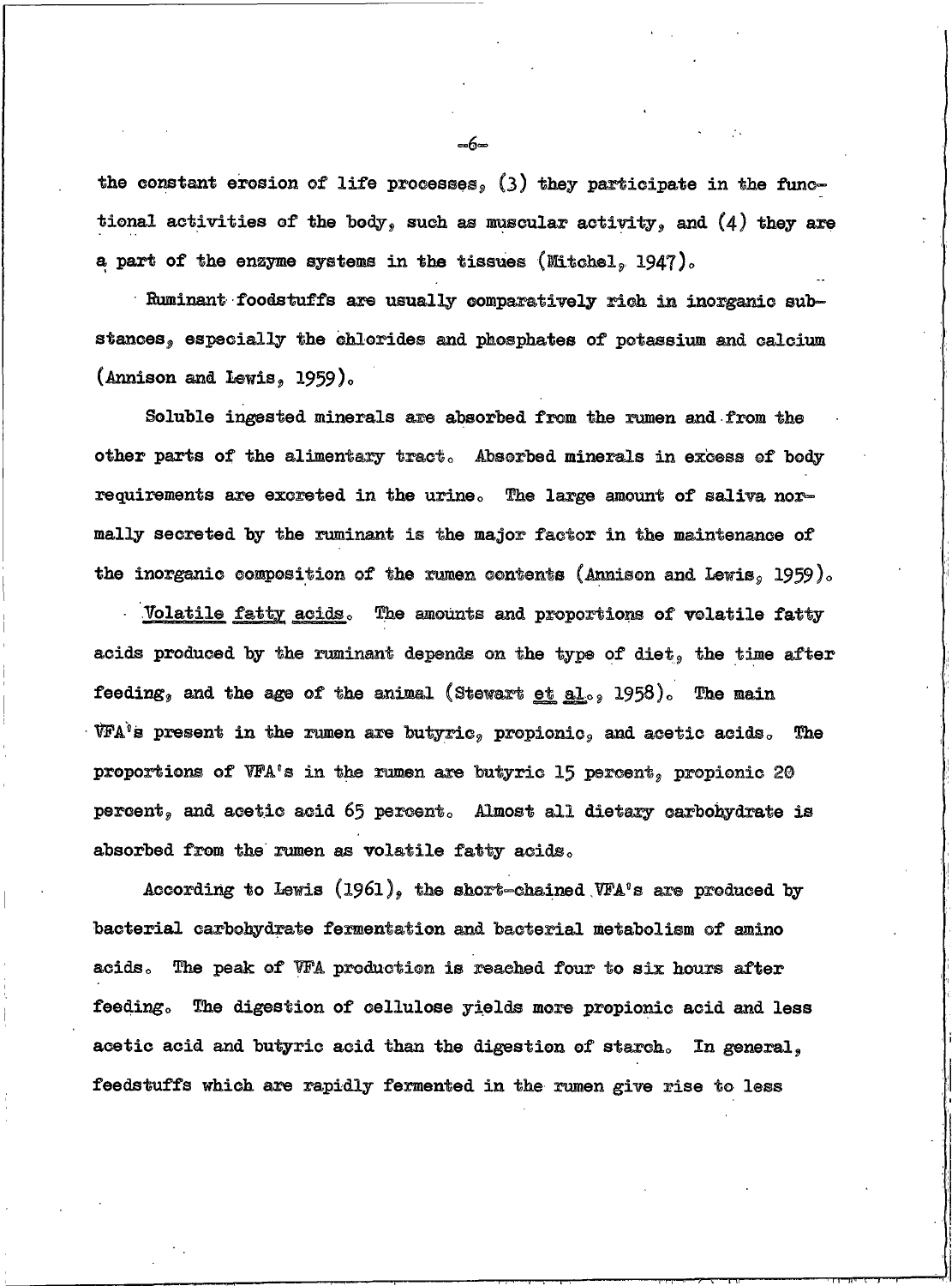acetic acid. A probable explanation is the lowered rumen pH observed under these conditions which encourages the growth of organisms which produce propionic acid.

Investigations by Hibbs et al. (1956) showed that there was no effect of hay-grain ratio on the total VFA's in the rumen juice. Rumen pH increased with advancing age but was maintained at a lower level in the calves receiving the higher levels of concentrates.

Two cows and a bullock with rumen fistulae were studied for volatile fatty acid production at intervals after feeding (Emery et al., 1956). The specific acids studied were acetic, propionic, and butyric acids. 0n a roughage and a roughage-concentrate ration, the formation of acids increased for four hours and then slowly decreased to the end of a 24-hour On hay alone, more acetic acid and propionic acid and less period. butyric acid were produced than on a ration of grain and hay.

In a study by Krotkova et al.  $(1961)$ , the effect of concentrates on the total VFA's in the rumen and on the pH of the urine was studied in the milk cow. With high levels of concentrates in the diet, there was a large volatile fatty acid accummulation in the rumen, but much of the VFA's were not used in the body. There was a shift to the acid side of the acidbase balance in the rumen beginning the first few days after a high concentrate diet was fed. There was also an increase in the acidity of the urine and blood. When the concentrate was decreased, these physiological balances became normal. Disorders of animal digestion coincided with the most extreme shifts of the acid-base equilibrium toward the acid side.

Acetic, propionic, and butyric acids are absorbed in substantial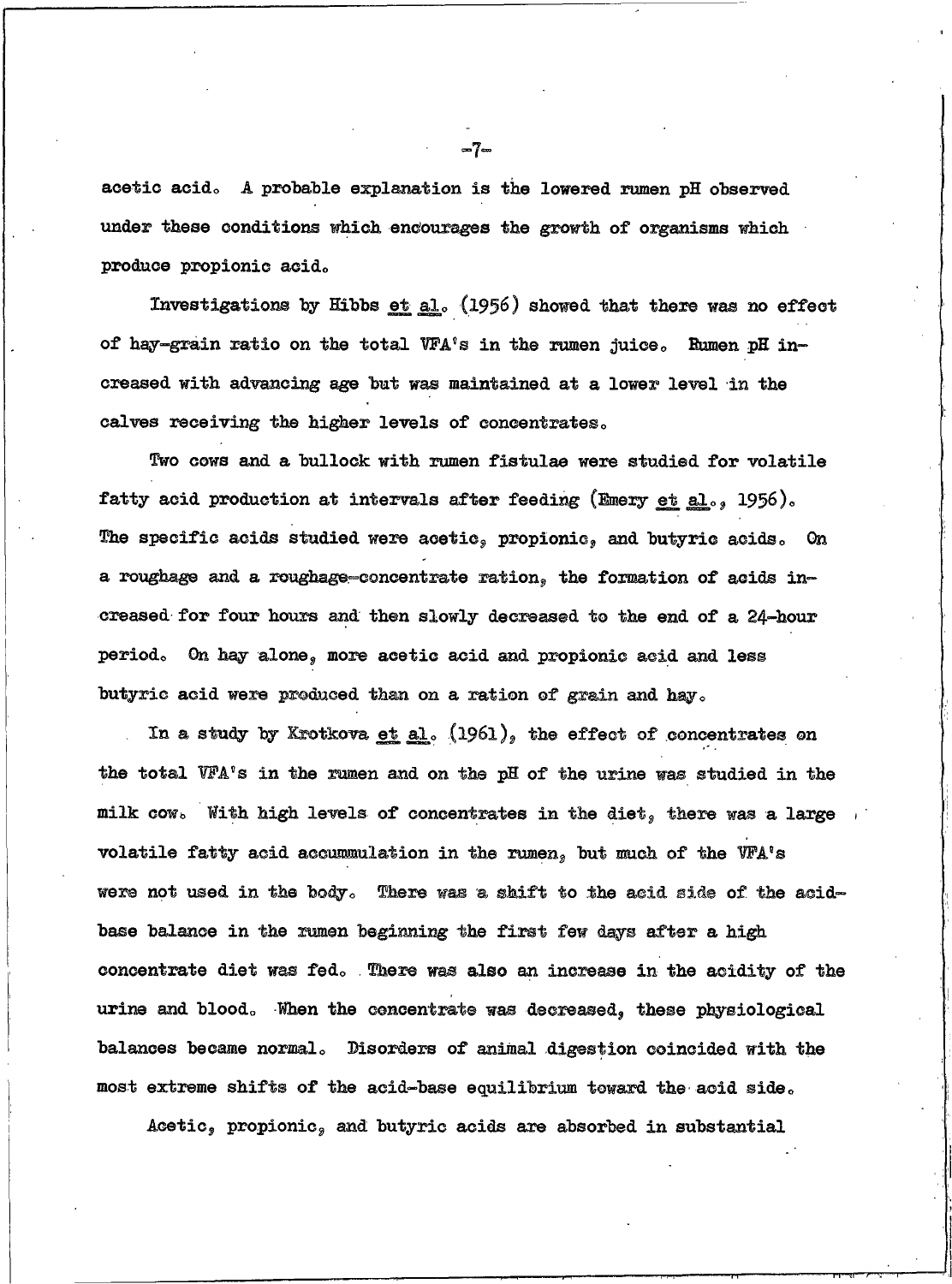amounts from the rumen of sheep. The rate at which VFA's leave the rumen is not proportional to the concentration of individual acids present in the blood. When equimolar solutions of VFA's are present in the rumen, the concentration in the blood leaving the rumen is in the following order: acetate) propionate) butyrate (Masson and Phillipson, 1951).

According to Pennington  $(1952)$ , the absorption of VFA's from the rumen is probably a simple diffusion process. During the absorption of VFA's, there was appreciable utilization of acetic, propionic, and butyric acids by the rumen epithelium. Butyric acid was more readily utilized than acetic or propionic acids. The uptake of acetic and butyric acids was accompanied by some ketone body production, but propionic acid absorption was found to diminish the amount of ketone bodies produced by the tissues. It is not clear whether the nutritional requirements of the epithelium are supplied wholly or in part by the VFA's or by the blood (Annison and Lewis, 1959).

The caloric value of the VFA's depends on the amount of individual acids produced and their heat of combustion. As the digested calories increase in the ration, the WFA caloric value also increases, but at a diminishing rate. These acids account for approximately 60 percent of the energy requirement of the steer for maintenance (Stewart et al., 1958).

Stewart et al. (1958) conducted investigations with several common dairy feeds to study the production of VFA's. They found that fresh hand-clipped legume mixed grass caused a greater VFA production than did legume hay. The grass, however, markedly depressed acetic acid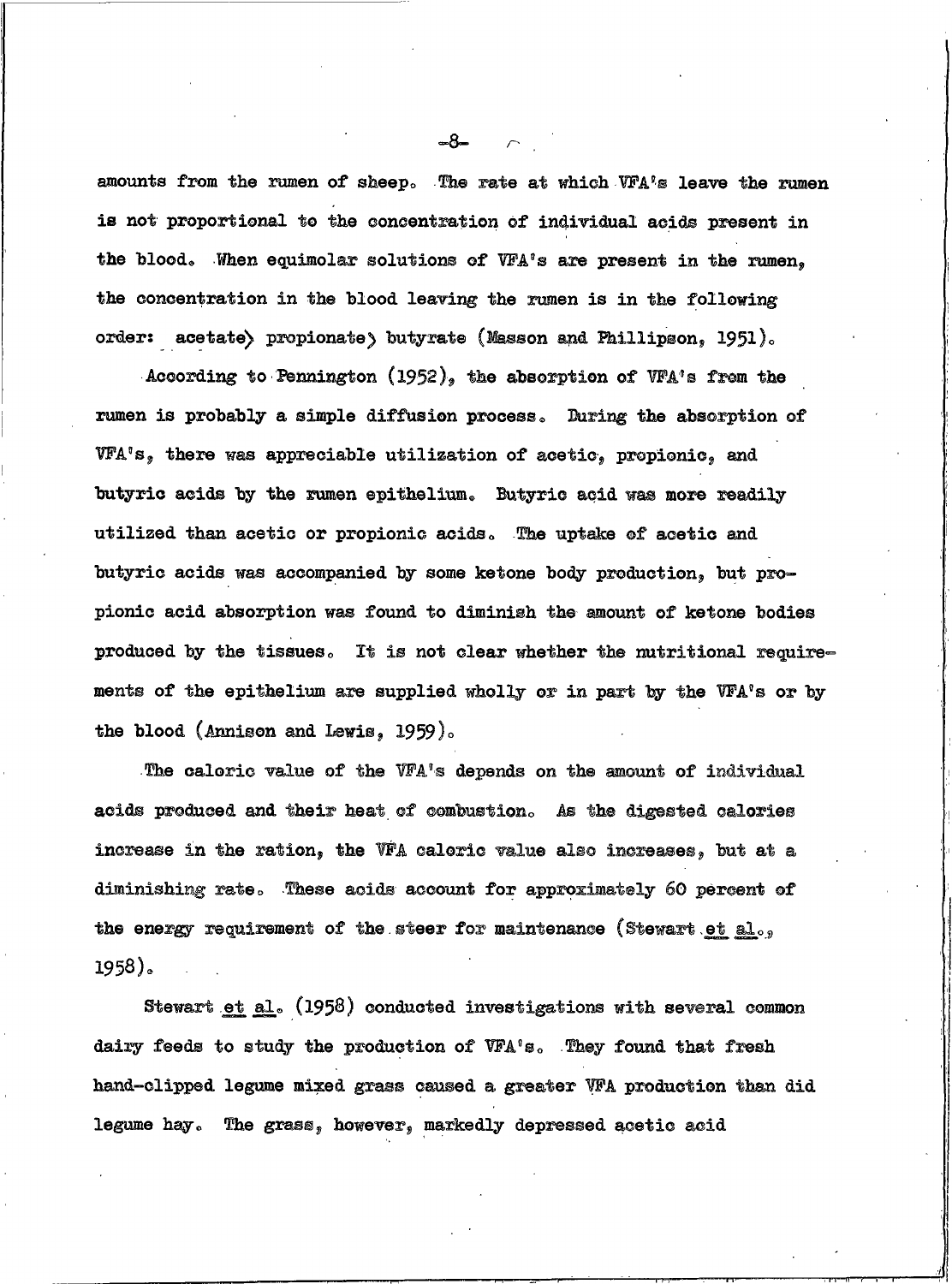production. Beet pulp significantly increased acetic acid production and corn meal increased propionic acid production. Urea increased VFA production.

### Nutrient Requirements of Fattening Cattle

A steer fattening ration is most likely to be deficient in proteins, minerals, and vitamins. This is especially true when high concentrate rations are fed. The high daily gain reached in the feedlot places a stress on the fattening animal. Therefore, the ration must be adequate to meet the higher requirements of the animal.

Proteins. Protein is the principal constituent of the organs and soft structures of the animal body, and a liberal and continuous supply is needed in the diet of the animal throughout life (Maynard and Loosli. 1956). The amount of proteins, vitamins, and minerals needed for fattening cattle will depend chiefly upon the age of the animal. The nutrient requirements, are much greater for young animals per 100 pounds of body weight than for those that are well grown when fattening begins. When immature animals are being fattened, there is considerable muscle growth or protein storage in the gain produced. More protein is needed for a young animal than for a mature animal that is storing more fat (Morrison, 1959). If fattening animals are fed a ration high in carbohydrate and fat and low in protein, they are likely to go "off feed." Morrison recommends that a ration for fattening should contain at least nine percent crude protein. The test me is

Hubbert et al. (1960) fed fattening beef cattle varying levels of protein on a 126-day fattening experiment. They found that steers fed

.9.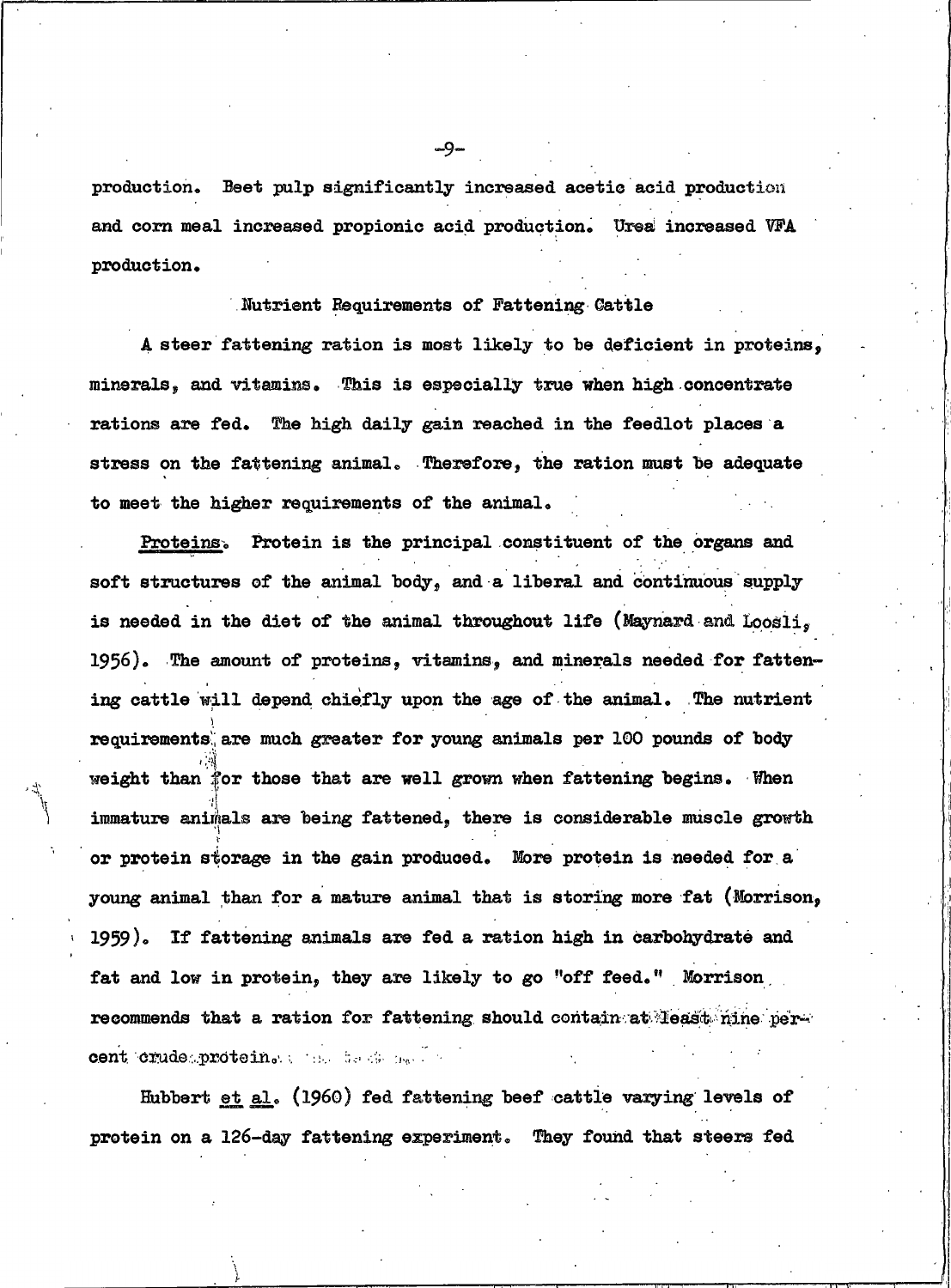a 14 percent crude protein ration gained 11 percent faster than steers fed a ration that contained 10 percent crude protein. The steers fed the 14 percent crude protein ration required 5 percent less feed per unit of gain than the steers fed the 10 percent crude protein.

Klosterman et al. (1956) conducted experiments with fattening cattle to study the relationship between levels of protein, molasses, trace minerals, and quality of hay. There were highly significant differences in rate of gain of steers fed various amounts of protein. The amount of protein in the ration was of much greater importance when fed with poor quality timothy hay than with good quality mixed hay. It was concluded that there was little advantage in providing extra protein without added trace minerals. Molasses supplied the necessary trace minerals and also had a sparing effect on the protein requirement.

Vitamins. Vitamin A is of primary concern to cattle feeders who use high concentrate rations. Most cereal grains are low or lacking in vitamin A, whereas good quality roughages are often high in the vitamin.

Work at Purdue University by Beeson et al. (1961) was conducted to study levels of supplemental vitamin A required with and without alfalfa hay for fattening steer calves. Calves that received a ration without alfalfa hay showed a highly significant increase of 22 percent in average daily gain from an intake of 20,000 I. U. of vitamin  $A<sub>s</sub>$  levels of vitamin A between 20,000 and 50,000 I. U. per head daily did not improve the performance of the steers. When cattle received a ration containing 10 percent sun-cured alfalfa pellets, there was little increase in daily gain when a vitamin A supplement was fed.

 $-10-$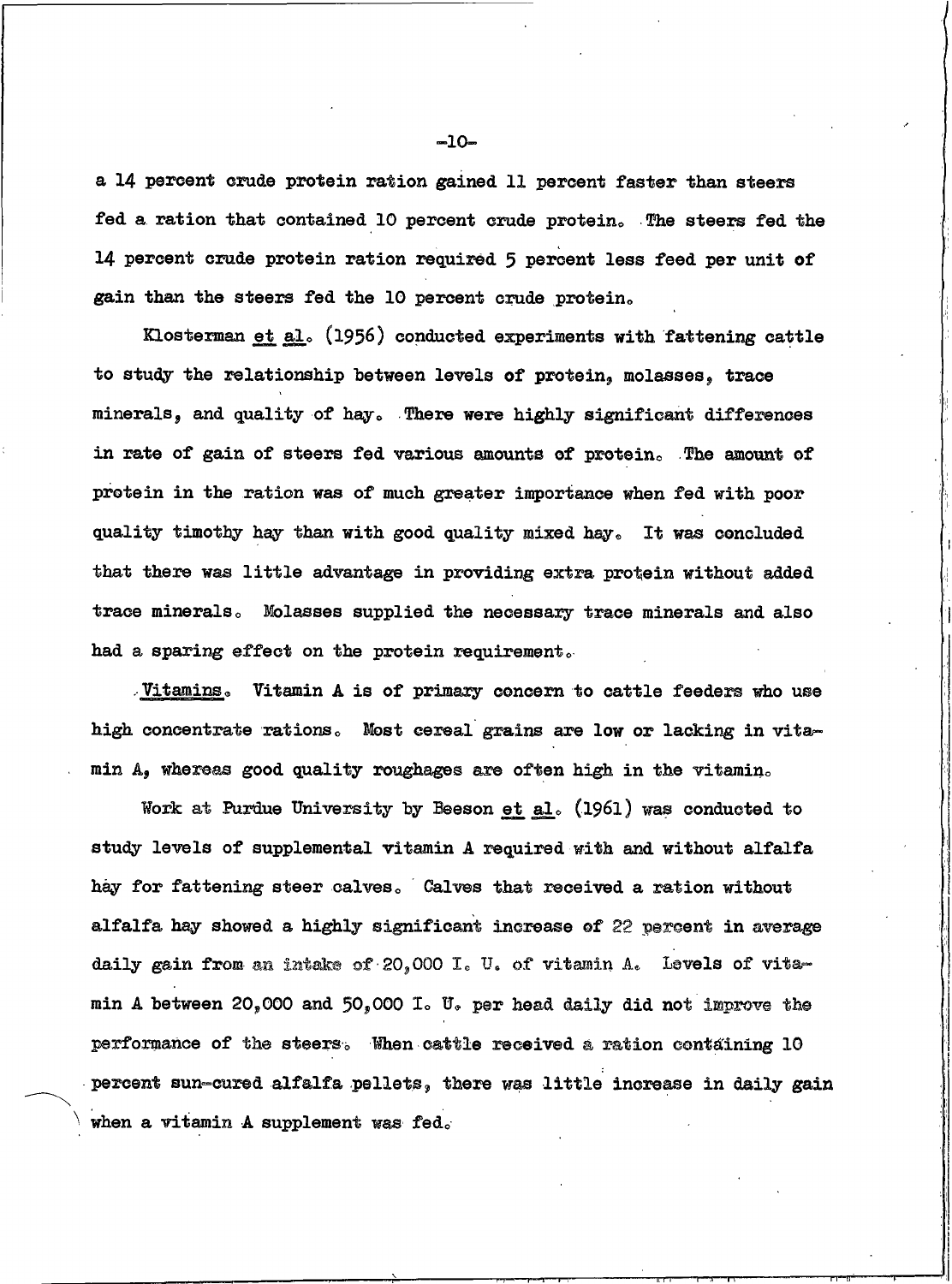Hubbert et al. (1961) conducted an experiment with four lots of eight steers each to study the vitamin A requirement for feedlot cattle. The cattle were fed a control ration of 46 percent steam-rolled barley, 19 percent ground alfalfa, 19 percent Bermuda straw, 5 percent molasses, 10 percent cottonseed meal, and 1 percent urea. The ration contained 14 percent protein. The two treatments assigned the four groups of steers were a control ration and a control plus 20,000 I. U. of vitamin A daily. The cattle that received the vitamin A supplement gained 0.2 pounds more per steer daily, apparently because of an increased feed consumption. Feed efficiency was improved slightly in the steers fed the vitamin A supplement.

In a vitamin A study by Hale et al. (1961), feedlot steers were fed high levels of vitamin A. There was no vitamin A toxicity in steers fed 2,560,000 I. U. of vitamin A per head daily for 168 days. They found that most of the stored vitamin A was deposited in the liver, with some of the vitamin stored in the fat tissue only when the dietary level was very high. Ten thousand I. U. of vitamin A did not maintain liver stores in the cattle.

Minerals. It is important to provide an adequate mineral level in the rations of farm animals to insure a good appetite, a favorable feed efficiency, and a healthy animal (Mitchel, 1947). All the cereal grains are extremely low in calcium. High concentrate rations are very likely to be deficient in calcium. Usually the hays, either mixed or legume, will supply adequate calcium, but are low in phosphorus, ranging from  $0.15$  to  $0.30$  percent phosphorus (Morrison, 1959).

 $-11-$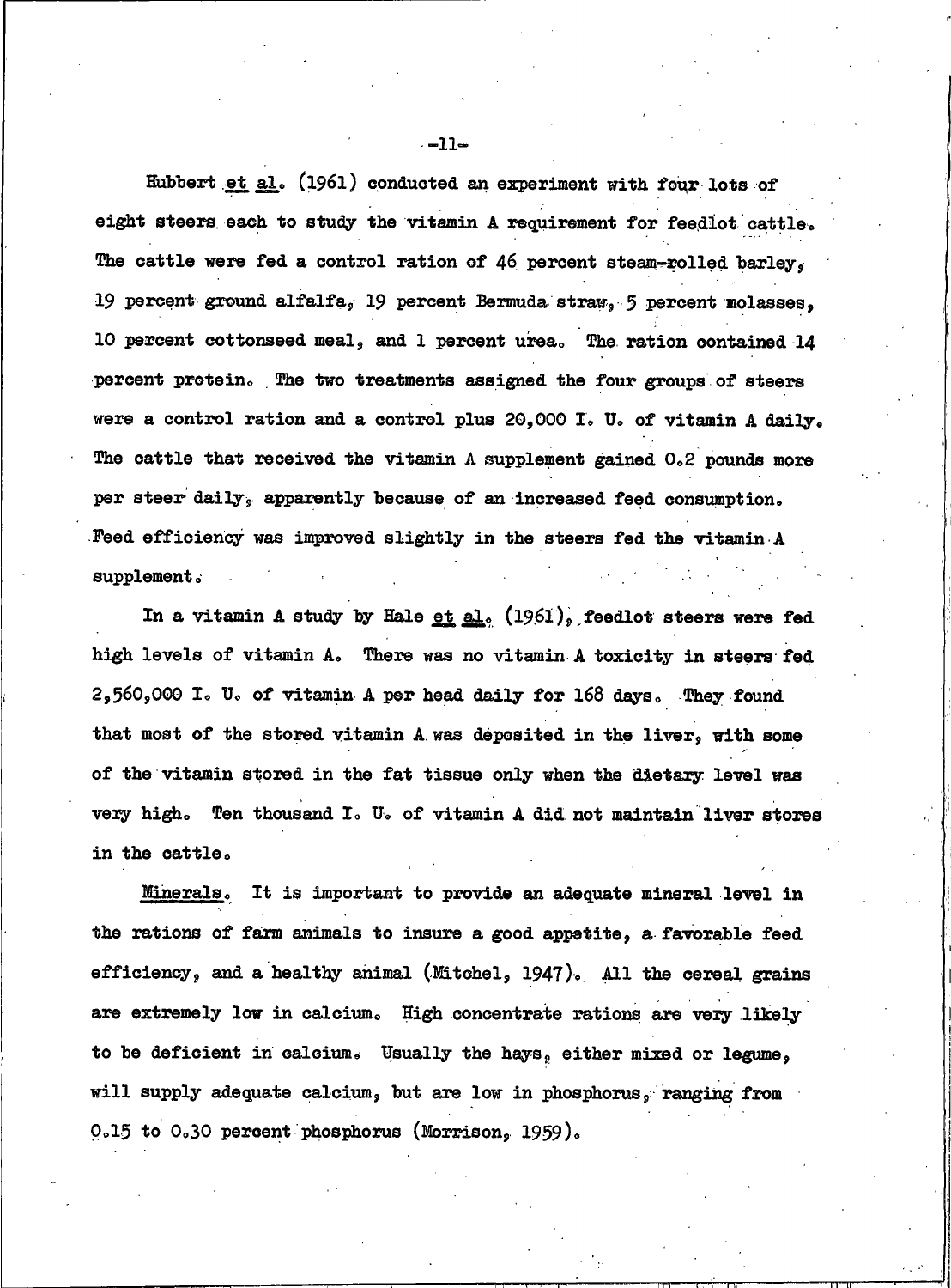Hubbert et al. (1955) studied the importance of minerals for the cellulolytic rumen microorganisms. These investigators found that removal of each of the following minerals individually from the rumen media resulted in reduced cellulose digestion: sodium, potassium, phosphorus, magnesium, manganese, iron, and sulfur. High levels of copper, zinc, and cobalt were inhibitory to cellulose digestion. These investigators concluded that rumen microorganisms can tolerate a wide range of concentrations of certain mineral elements.

Trace minerals in the diet of steers were studied by Bentley et al. (1954). A trace mineral supplement significantly increased the average daily gain of steers individually fed a ration of mature timothy hay, ground ear corn, urea, cerelose, calcium, phosphorus, iodized salt, and vitamin  $A_0$ . Studies indicated that cobalt increased gains and the vitamin  $B_{10}$  content of the liver. The addition of trace minerals also increased feed intake and feed efficiency.

#### Barley

Barley is one of the world's most widely used grains and can be grown in a greater variety of climates than corn, wheat, or oats (Nutrition Reviews, 1958). It is best adapted to cool summers and regions of  $well$ -drained soils (Morrison, 1959).

Barley is believed to have originated in Western Asia where it served as food for man and beast. The earliest settlers brought barley to the North American continent (Encyclopedia Americana, 1961).

Barley ranks fourth in importance as a grain crop in the United States (Morrison, 1959). About two-thirds of the 340 million bushels of

 $-12-$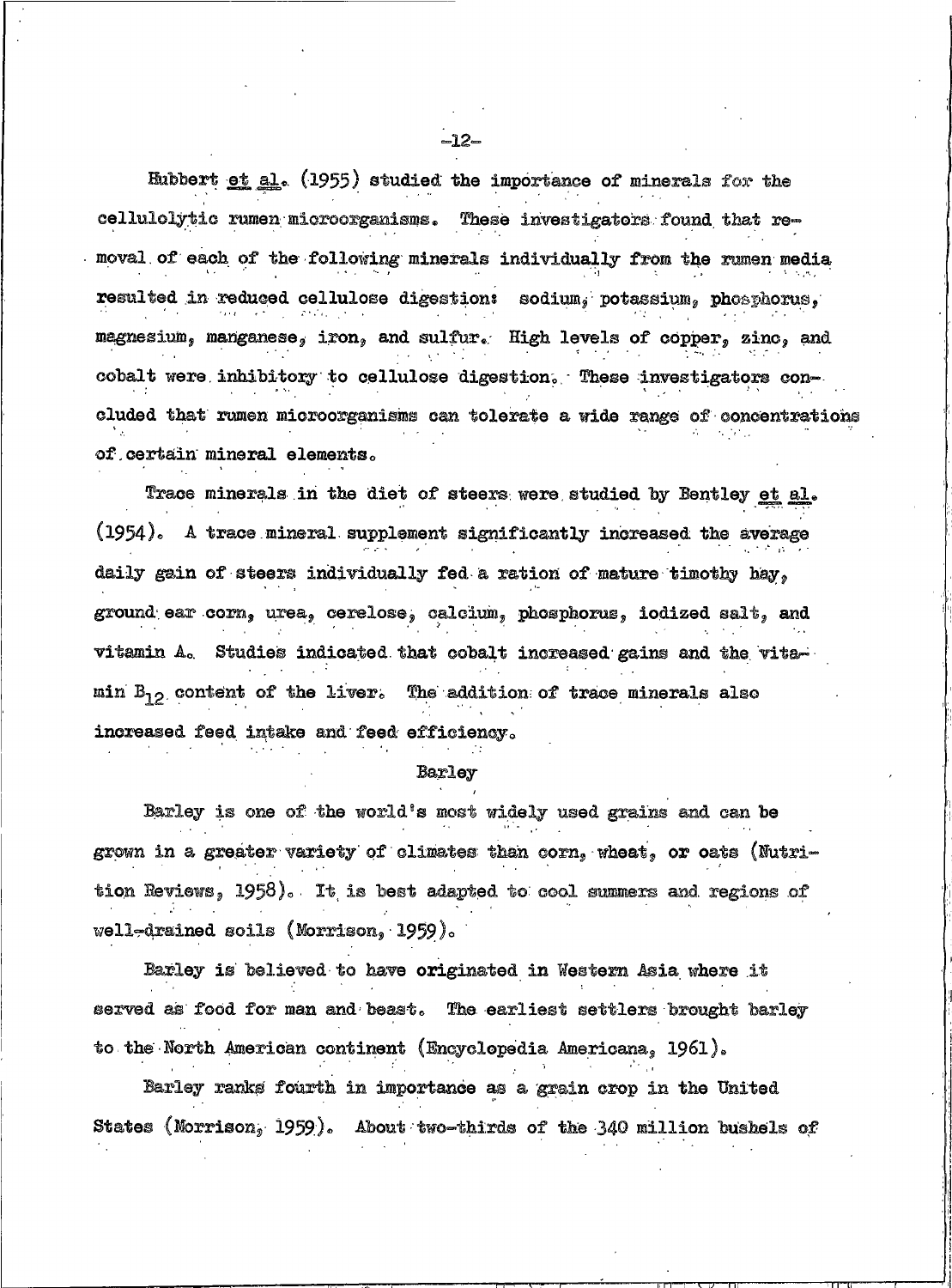barley used in the United States in 1958 was fed to livestock (Senti and Maclay, 1961). Barley averages 12.7 percent protein, except in the Pacific Coast states where the protein content is lower (Morrison, 1959). Proteins found in barley are albumins, globulins, prolamine, and glutelin (Barton-Wright, 1958). The protein of barley is not of good quality, though it is of better quality than the protein of corn. The hulls form 15 percent of the barley. Barley has about 5.4 percent fiber. It lacks carotene and vitamin D and is low in riboflavin. It is rich in niacin, with three times as much as is present in corn (Morrison,  $1959$ ).

The amino acid nitrogen of barley in percent of total nitrogen follows (Ljungdahl and Sandegren, 1956):

| amino acid           | <u>of total</u><br>nitrogen |
|----------------------|-----------------------------|
| Alanine              | $-3.4$                      |
| Arginine             | 9.9                         |
| Aspartic acid        | 3.4                         |
| Cystine.             | 0 <sub>o</sub> 6            |
| Glutamic acid        | 13.6                        |
| Glycine              | 7.1                         |
| Histidine            | 3.5                         |
| Isoleucine:          | 2.1                         |
| Leucine ·            | 4.7                         |
| <b>Lysine</b>        | 4.89                        |
| Phenylalanime        | 2,0                         |
| Proline <sup>®</sup> | 6003                        |
| Serine               | 3.0                         |
| Threonine            | $3 - 3$                     |
| Tyrosine             | 1.3                         |
| Valine.              | 3.1                         |
|                      |                             |

When barley is steam-rolled, the moisture content is increased 3 to n a shekar 5 percent (Taylor et al.,  $1960$ ). Steam-rolling as compared to dry-rolling فالعامل  $\sim$ resulted in a  $6.5$  percent increase in rate of gain of steers and a  $5$  percent saving in feed required per unit of gain. Steers that averaged 596